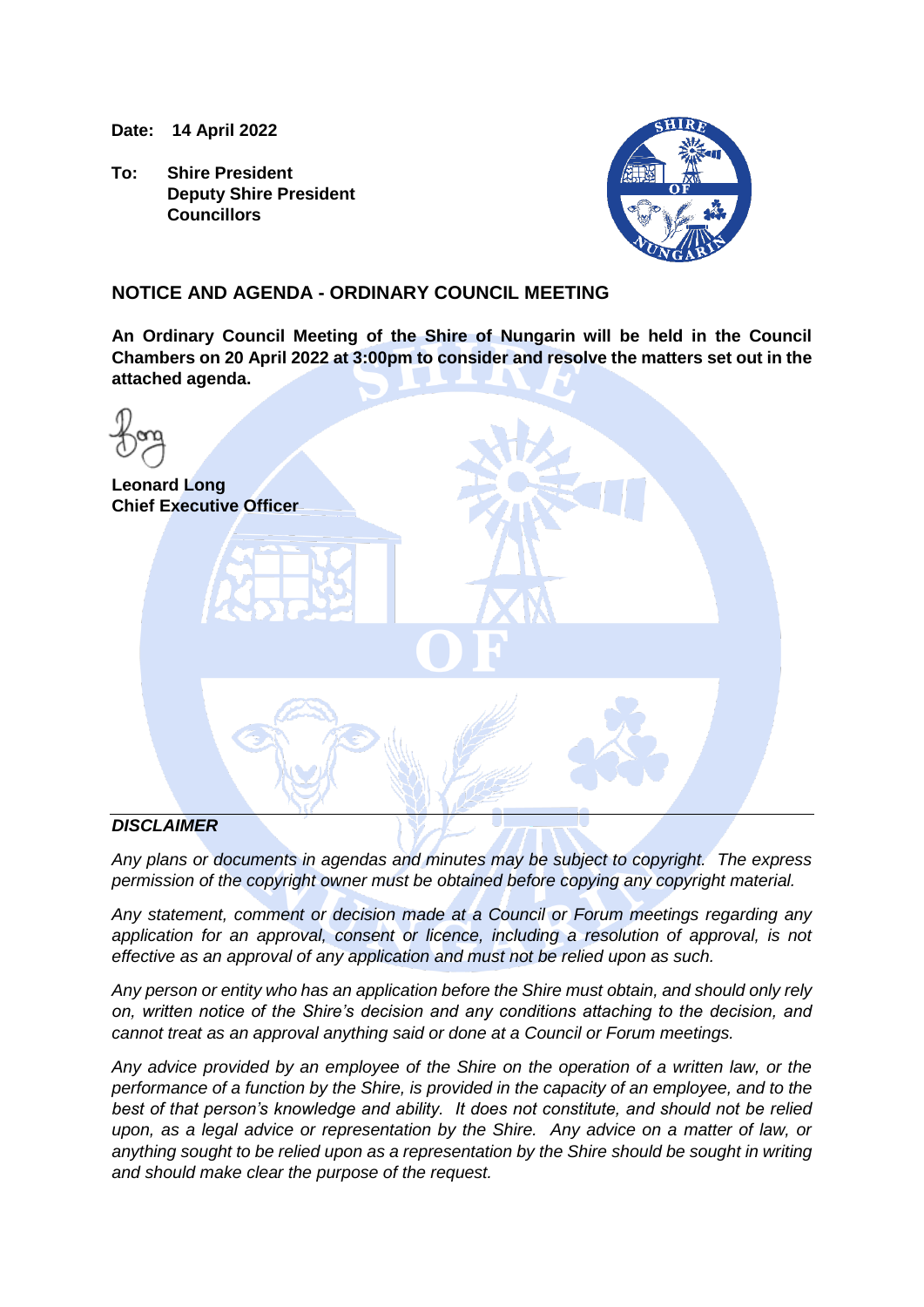## **PUBLIC QUESTION TIME**

- 1. The order of business allows for a Public Question time at the beginning of the meeting.
- 2. If you wish to ask a question about an agenda item before it is considered then it is recommended to be made at the Public Question Time item on the agenda in accordance with Council's Procedures and Guidelines for Public Question Time.
- 3. The visual or vocal recording of Council meeting proceedings is expressly prohibited, unless the prior approval of the Council has been given.

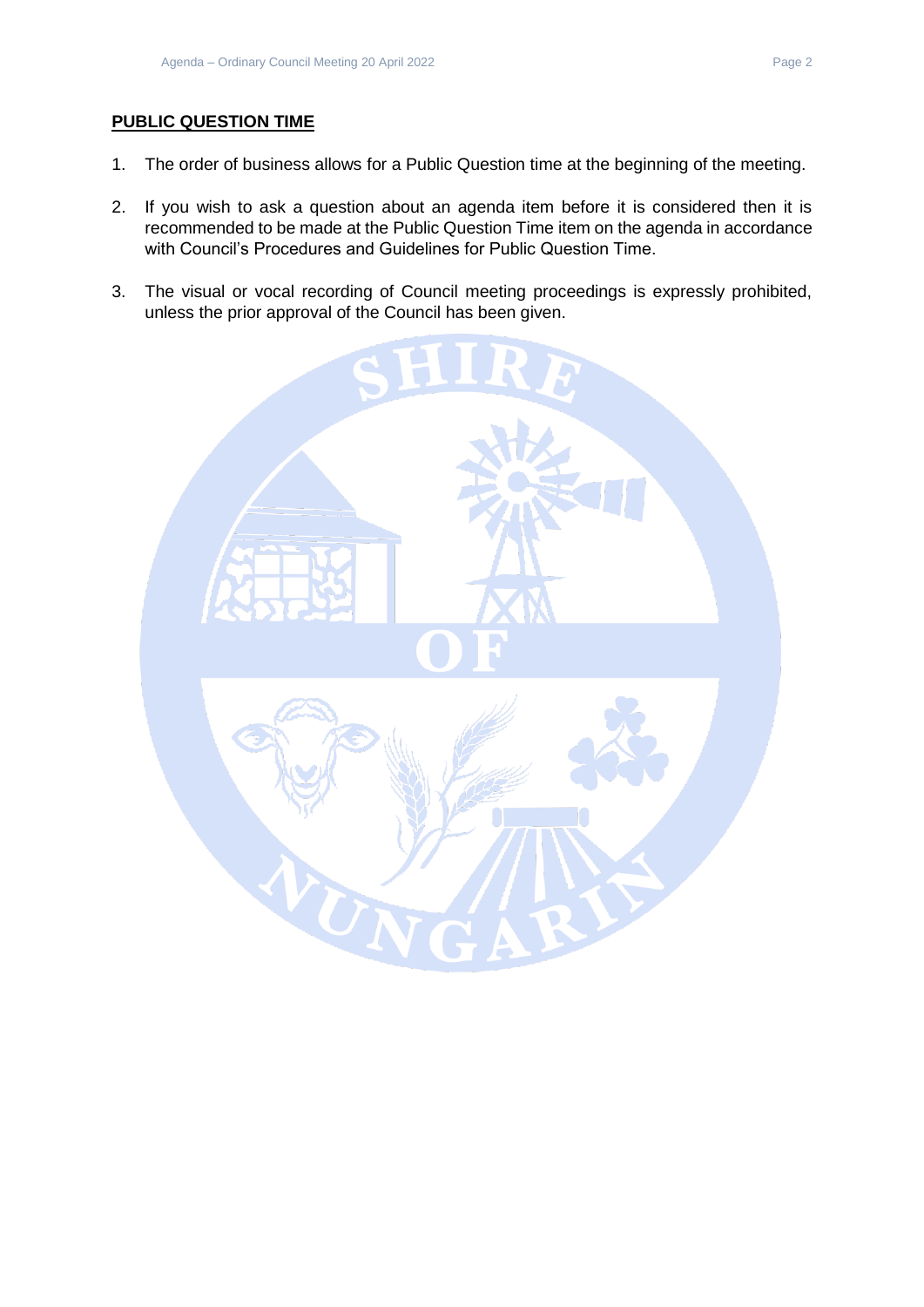| 1.  |      |                                                                                                                               |  |
|-----|------|-------------------------------------------------------------------------------------------------------------------------------|--|
| 2.  |      |                                                                                                                               |  |
|     | 2.1  |                                                                                                                               |  |
|     | 2.2  |                                                                                                                               |  |
|     | 2.3  |                                                                                                                               |  |
|     |      |                                                                                                                               |  |
|     | 3.1  |                                                                                                                               |  |
|     | 3.2  |                                                                                                                               |  |
|     |      |                                                                                                                               |  |
|     | 4.1  | RESPONSE TO PREVIOUS PUBLIC QUESTIONS TAKEN ON NOTICE  5                                                                      |  |
|     | 4.2  |                                                                                                                               |  |
|     |      |                                                                                                                               |  |
|     | 5.1  | FINANCIAL AND PROXIMITY INTEREST <b>AND CONSTRUCTED AND THE REST WAS SERVED AND THE RES</b>                                   |  |
|     | 5.2  | DISCLOSURES OF INTEREST THAT MAY CAUSE A CONFLICT 5                                                                           |  |
| 6.  |      | ANNOUNCEMENT BY THE PRESIDING MEMBER (WITHOUT DISCUSSION)  5                                                                  |  |
| 7.  |      | PREVIOUS COUNCIL MEETING MINUTES <b>AND ALL CONTRACT SERVICES</b> 5                                                           |  |
|     | 7.1  |                                                                                                                               |  |
| 8.  |      |                                                                                                                               |  |
|     | 8.1  | LISTING OF PAYMENTS FOR THE MONTH OF MARCH 2022  6                                                                            |  |
|     | 8.2  | MONTHLY STATEMENT OF FINANCIAL ACTIVITY FOR THE PERIOD                                                                        |  |
|     |      |                                                                                                                               |  |
|     | 8.3  |                                                                                                                               |  |
|     | 8.4  | TAKING OF RESERVE 10463 (LOTS 352 AND 3831) KNUNGAJIN ROCK                                                                    |  |
|     | 8.5  | the contract of the contract of the contract of<br>the control of the control of the control of the control of the control of |  |
|     | 8.6  |                                                                                                                               |  |
|     | 8.7  |                                                                                                                               |  |
|     | 8.8  | <b>CHANGE OF DECEMBER ORDINARY COUNCIL MEETING DATE  27</b>                                                                   |  |
|     |      |                                                                                                                               |  |
|     |      |                                                                                                                               |  |
| 10. |      |                                                                                                                               |  |
| 11. |      |                                                                                                                               |  |
|     | 11.1 | AGREEMENT BETWEEN SHIRE OF NUNGARIN AND CRISP WIRELESS PTY<br><b>LTD 30</b>                                                   |  |
| 12. |      |                                                                                                                               |  |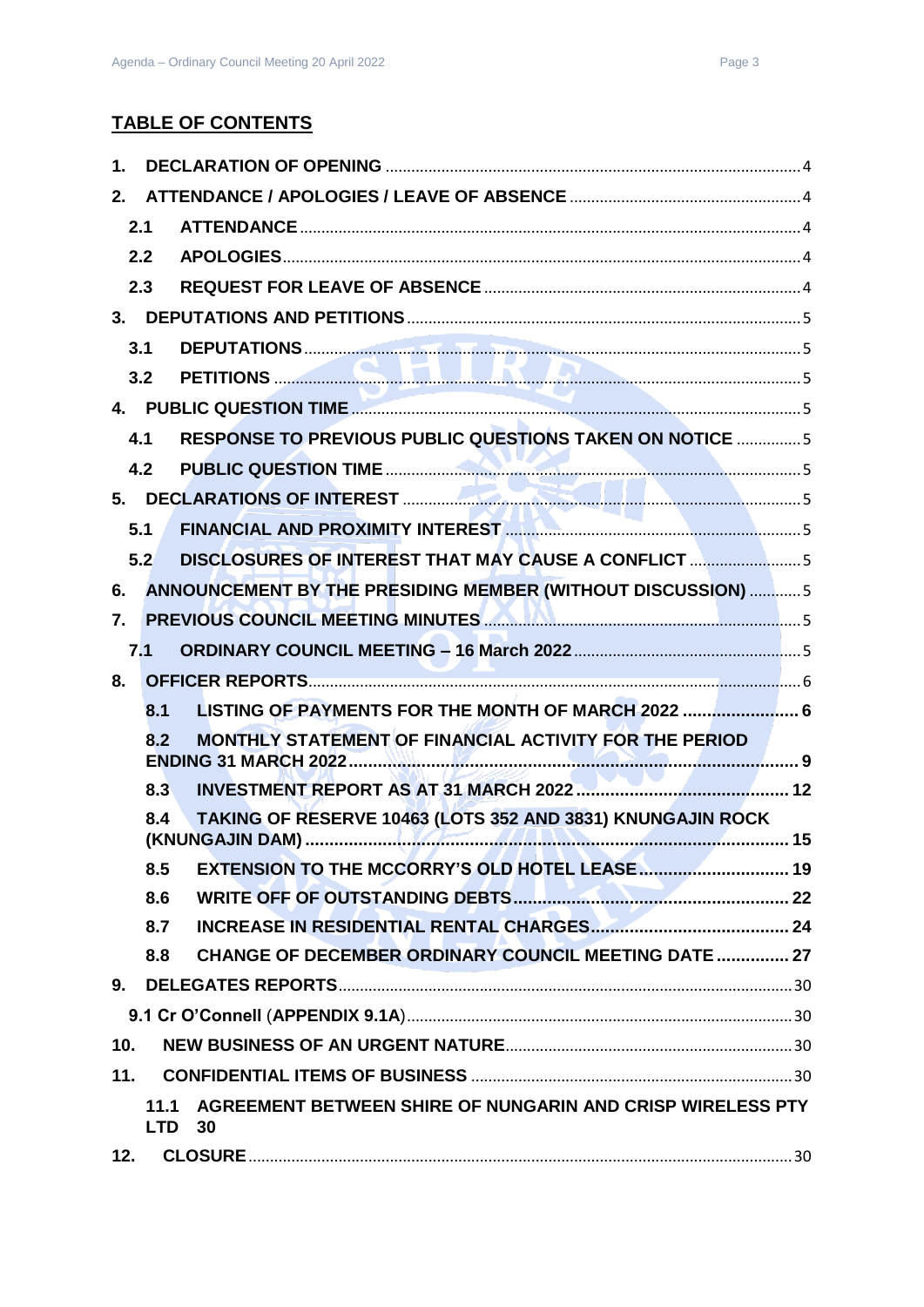## **AGENDA**

## <span id="page-3-0"></span>**1. DECLARATION OF OPENING**

Council recognises it is permissible to record the Shire's Council and Forum Meetings in the written, sound, vision medium (or any combination of the mediums) when open to the public. However, people who intend to record meetings are requested to inform the Presiding Member of their intention to do so.

The Presiding Member declared the meeting open at \_\_\_pm.

## *Affirmation of Civic Duty and Responsibility as Read*

*I make this Affirmation in good faith on behalf of Councillors and Officers of the Shire of Nungarin. We collectively declare we will duly, faithfully, honestly and with integrity fulfil the duties of our respective office and positions for all the people in the district according to the best of our judgment and ability.*

Acknowledgement of Traditional Custodians

We wish to acknowledge the Traditional Custodians of the land we are meeting on, the Njaki Njaki Nyoongar people, and recognise the contribution of Elders past, present and future.

## <span id="page-3-2"></span><span id="page-3-1"></span>**2. ATTENDANCE / APOLOGIES / LEAVE OF ABSENCE**

## **2.1 ATTENDANCE**

## **Councillors**

Shire President NAMI Cr P de Lacy Deputy Shire President Cr G Coumbe Elected Member **Cr RE O'Connell** Elected Member Cr K Dayman Elected Member **Cr** J Davis Elected Member Cr W Lee Elected Member Cr M Caughey

## **Council Officers**

Chief Executive Officer Mr L Long Manager Works & Services Mr C Large

## **Observers / Visitors**

- <span id="page-3-3"></span>**2.2 APOLOGIES**
- <span id="page-3-4"></span>**2.3 REQUEST FOR LEAVE OF ABSENCE**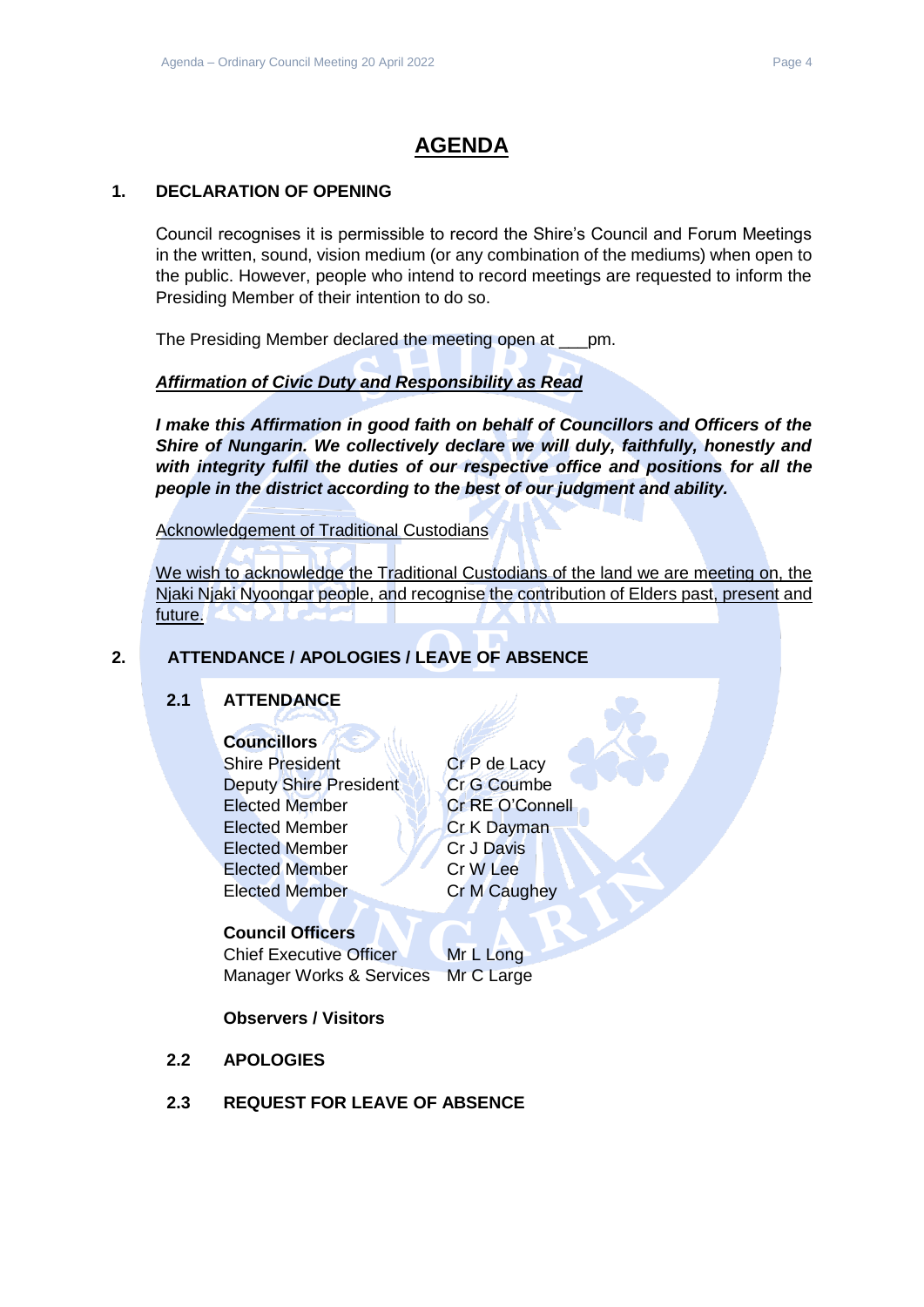### <span id="page-4-1"></span><span id="page-4-0"></span>**3. DEPUTATIONS AND PETITIONS**

#### **3.1 DEPUTATIONS**

### **3.2 PETITIONS**

#### <span id="page-4-3"></span><span id="page-4-2"></span>**4. PUBLIC QUESTION TIME**

- a. Public Question Time provides the public with an opportunity to put questions to the Council. Questions should only relate to the business of the Council and should not be a statement or personal opinion.
- b. During the Council meeting, after Public Question Time no member of the public may interrupt the meeting's proceedings or enter into conversation.
- c. Whenever possible, questions should be submitted in writing at least 48 hours prior to the start of the meeting.
- d. All questions should be directed to the President and only questions relating to matters affecting Council may be answered at an Ordinary Council Meeting, and at a Special Council Meeting only questions that relate to the purpose of the meeting may be answered. Questions may be taken on notice and responded to after the meeting, at the discretion of the Presiding Member.
- e. The Presiding member will control Question Time and ensure each person wishing to ask a question states their name and address before asking the question. If the question relates to an item on the agenda, the item number should also be stated. In general, persons seeking to ask questions will be given two (2) minutes within which to address their question to Council. The Presiding Member may shorten or lengthen this time at their discretion.

## <span id="page-4-4"></span>**4.1 RESPONSE TO PREVIOUS PUBLIC QUESTIONS TAKEN ON NOTICE**

- **4.2 PUBLIC QUESTION TIME**
- <span id="page-4-7"></span><span id="page-4-6"></span><span id="page-4-5"></span>**5. DECLARATIONS OF INTEREST**
	- **5.1 FINANCIAL AND PROXIMITY INTEREST**
	- **5.2 DISCLOSURES OF INTEREST THAT MAY CAUSE A CONFLICT**
- <span id="page-4-9"></span><span id="page-4-8"></span>**6. ANNOUNCEMENT BY THE PRESIDING MEMBER (WITHOUT DISCUSSION)**

## <span id="page-4-11"></span><span id="page-4-10"></span>**7. PREVIOUS COUNCIL MEETING MINUTES 7.1 ORDINARY COUNCIL MEETING – 16 March 2022**

**OFFICER RECOMMENDATION…./04/22** 

**That the Minutes of the Ordinary Council Meeting held on 16 March 2022 be confirmed as being a true and accurate record.**

**Moved: ......................... Seconded: .........................**

**.......................... ... / ...**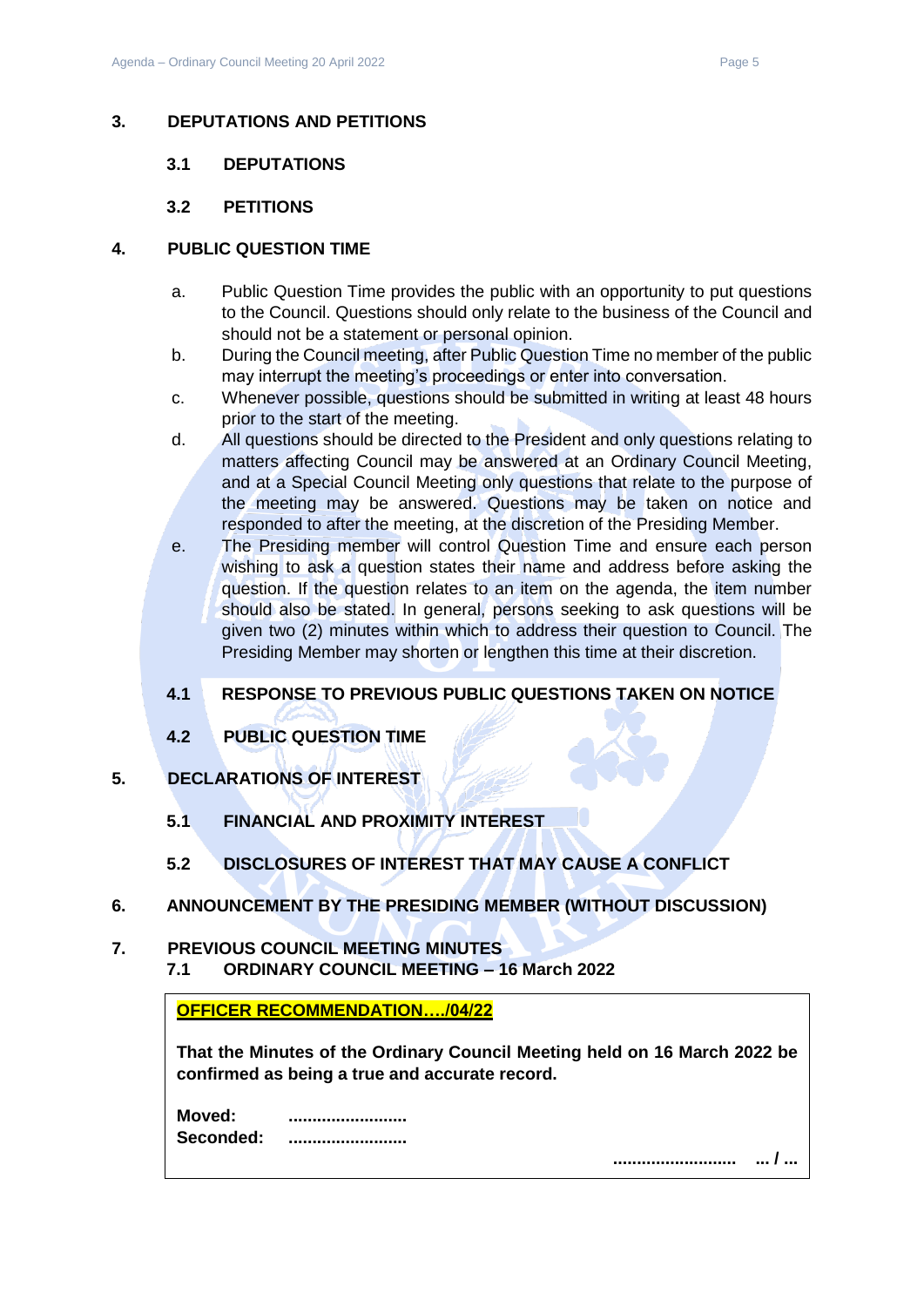## <span id="page-5-0"></span>**8. OFFICER REPORTS**

<span id="page-5-1"></span>

| LISTING OF PAYMENTS FOR THE MONTH OF MARCH 2022<br>8.1 |                                     |  |  |  |
|--------------------------------------------------------|-------------------------------------|--|--|--|
| File Ref:                                              | 10.13 Payment Listings              |  |  |  |
| <b>Previous Items:</b>                                 | Nil                                 |  |  |  |
| <b>Applicant:</b>                                      | Nil                                 |  |  |  |
| <b>Author and Title:</b>                               | Vanessa Seward, Executive Assistant |  |  |  |
| <b>Declaration of Interest:</b>                        | Nil                                 |  |  |  |
| <b>Voting Requirements:</b>                            | <b>Absolute Majority</b>            |  |  |  |
| <b>Attachment Number</b>                               | 8.1A - Payment List                 |  |  |  |

| <b>OFFICER RECOMMENDATION /04/22</b> |                             |                                                                   |
|--------------------------------------|-----------------------------|-------------------------------------------------------------------|
| <b>That Council Resolves to:</b>     |                             |                                                                   |
| 1.<br>2022:                          |                             | Receive the following payments made throughout the month of March |
| <b>Municipal</b>                     | <b>Cheque</b><br><b>EFT</b> | \$15,289.13<br>\$177,409.60                                       |
|                                      | <b>Direct Debit</b>         | \$26,643.93<br>\$219,342.66                                       |
| <b>Trust</b>                         | Cheque $-$                  | <b>Nil</b>                                                        |
|                                      | <b>Grand Total</b>          | \$219,342.66                                                      |
| Moved:<br>Seconded:                  |                             |                                                                   |
|                                      |                             |                                                                   |

## **IN BRIEF**

The purpose of this report is to present the listing of payments made from the Shire's Municipal and Trust funds throughout the month of March 2022

## **BACKGROUND**

The attached appendix lists the payments from Council Municipal and Trust funds for the month applicable as per requirements of the *Local Government Act 1995* and the *Local Government (Financial Management) Regulations 1996*.

As per Regulation 13 of the *Local Government (Financial Management) Regulations 1996* the following information is required to be presented to Council;

- The Payee's name;
- The amount of the payment;
- The date of the Payment; and
- Sufficient information to identify the transaction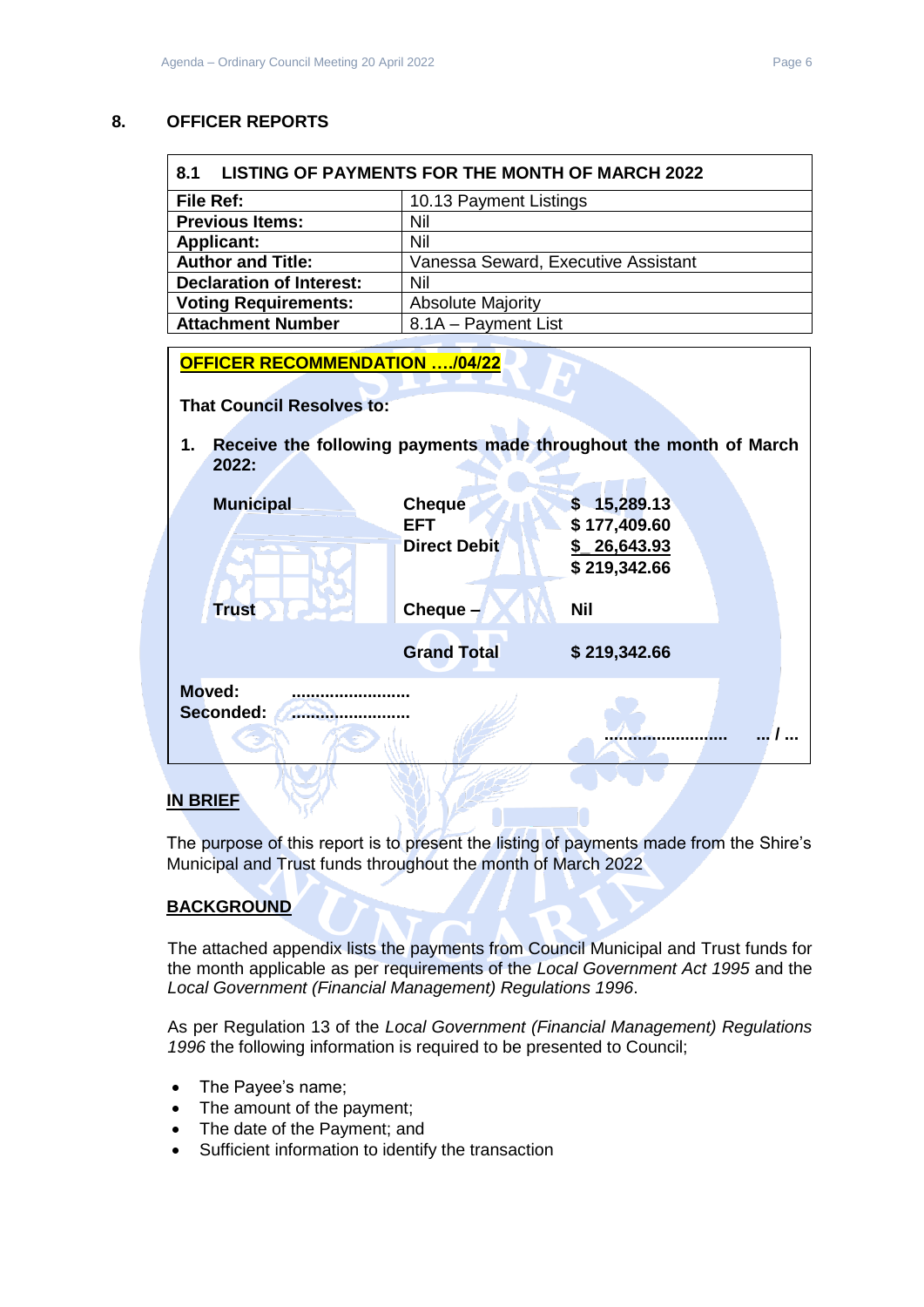### **REPORT DETAIL**

As Council has delegated authority to the Chief Executive Officer to execute payments from the municipal fund and the trust fund a list of accounts paid are required to be submitted to Council showing the prescribe information.

### **SHIRE OF NUNGARIN COMMUNITY STRATEGIC PLAN 2023**

| <b>Focus Area</b> | Civic Leadership                                                |
|-------------------|-----------------------------------------------------------------|
| <b>Aspiration</b> | A strong local democracy with an actively engaged community and |
|                   | effective partnership.                                          |
| <b>Objective</b>  | Annually review compliance methods.                             |

#### **OTHER STRATEGIC LINKS**

Nil

## **STATUTORY ENVIRONMENT**

As per Regulation 13 of the *Local Government (Financial Management) Regulations 1996* the following is required;

- (1) If the local government has delegated to the CEO the exercise of its power to make payments from the municipal fund or the trust fund, a list of accounts paid by the CEO is to be prepared each month showing for each account paid since the last such list was prepared
	- (a) the payee's name;
	- (b) the amount of the payment;
	- (c) the date of the payment; and
	- (d) sufficient information to identify the transaction.
- (2) A list of accounts for approval to be paid is to be prepared each month showing (a) for each account which requires council authorisation in that month
	- (i) the payee's name;
	- (ii) the amount of the payment; and
	- (iii) sufficient information to identify the transaction.
	- (b) the date of the meeting of the council to which the list is to be presented.
- (3) A list prepared under sub regulation (1) or (2) is to be
	- (a) presented to the council at the next ordinary meeting of the council after the list is prepared; and
	- (b) recorded in the minutes of that meeting.

#### **SUSTAINABILITY AND RISK CONSIDERATIONS**

**Economic – (Impact on the Economy of the Shire and Region)** Nil

**Social – (Quality of life to community and / or affected land owners)** Nil

**Policy Implications** Nil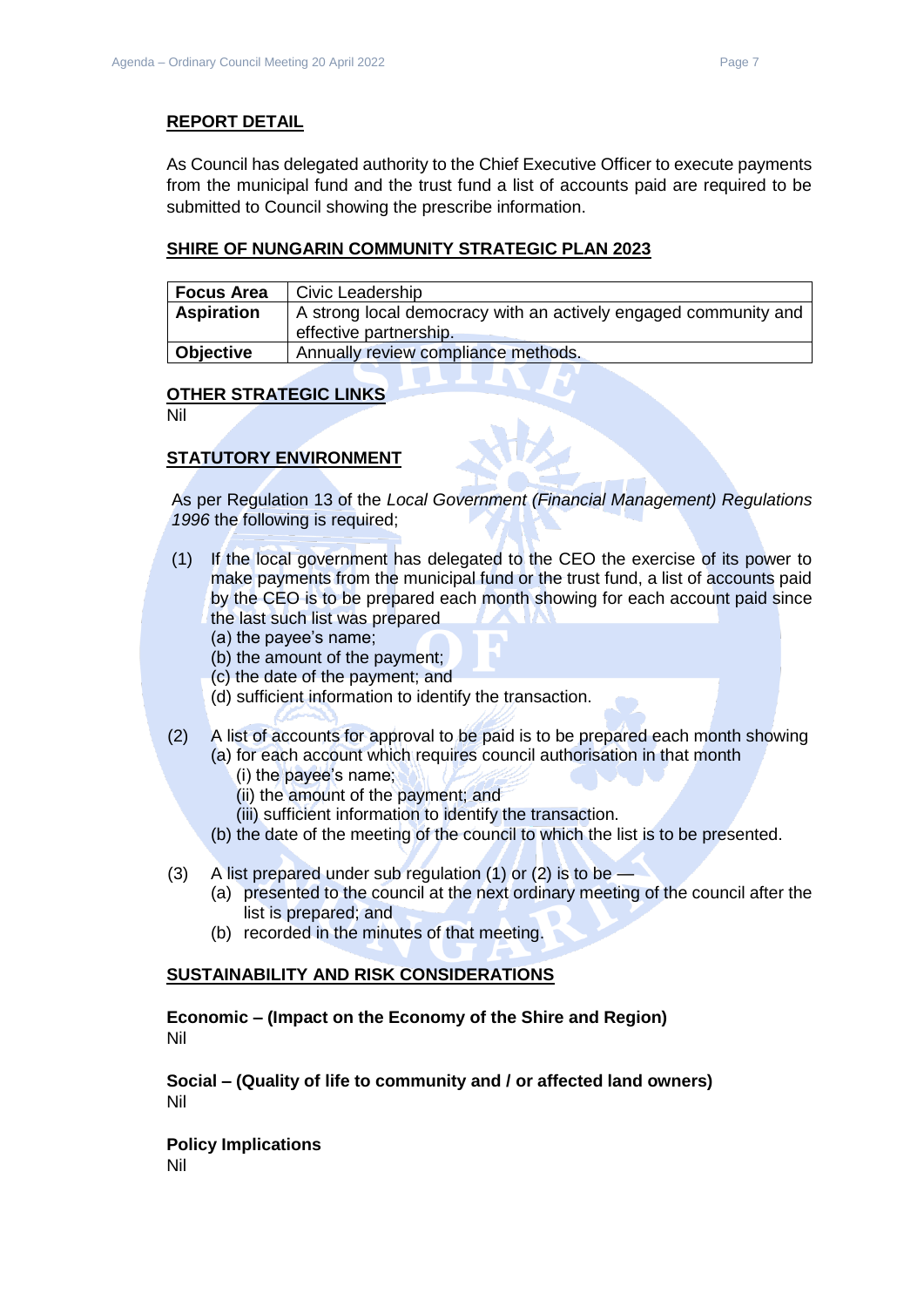## **Risk Management Implications**

| <b>Risk Level</b> | <b>Comment</b>                                                        |  |  |
|-------------------|-----------------------------------------------------------------------|--|--|
| Medium            | If the required information is not presented to Council in accordance |  |  |
|                   | with the Local Government (Financial Management) Regulation           |  |  |
|                   | 1996 it may result in a qualified audit report and an unclean         |  |  |
|                   | compliance return submitted to the Department of Local                |  |  |
|                   | Government, Sport & Cultural Industries.                              |  |  |

#### **CONSULTATION**

Nil

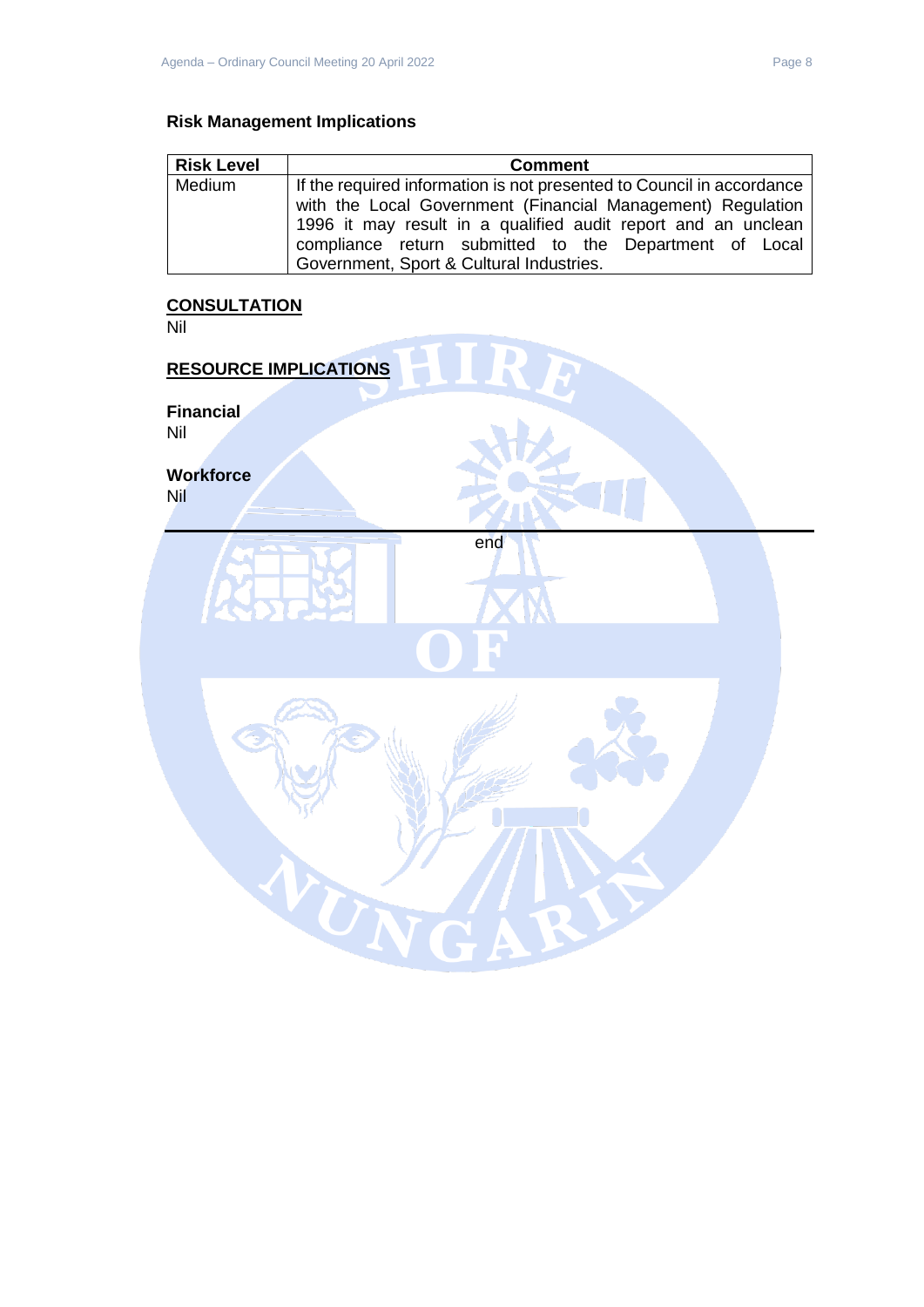**.......................... ... / ...** 

## <span id="page-8-0"></span>**8.2 MONTHLY STATEMENT OF FINANCIAL ACTIVITY FOR THE PERIOD ENDING 31 MARCH 2022 File Ref:** 10.2.1 Annual Financial Statements 2021/22 **Previous Item Ref:** Nil **Applicant:** Nil **Author and Title:** Leonard Long, Chief Executive Officer Darren Long, Financial Consultant **Declaration of Interest:** Nil **Voting Requirements** Simple Majority **Attachment Number:** | 8.2A – Monthly Statement

## **OFFICER RECOMMENDATION …./04/22**

**That Council Resolves to:** 

**1. Receives the monthly financial activity statement for the period ending 31 March 2022.**

**Moved: .........................** Seconded: ......................

## **IN BRIEF**

The purpose of this report is to present the financial position of Council as at the reporting date as per requirements of the *Local Government Act 1995* and the *Local Government (Financial Management) Regulation 1996.*

## **BACKGROUND**

The *Local Government Act 1995* in conjunction with regulation 34(1) of the *Local Government (Financial Management) Regulations 1996* requires a monthly Statement of Financial Activity to be presented to Council detailing the prescribed information within 2 months after the end of the month to which the statement relates.

## **REPORT DETAIL**

The Shire prepares the monthly financial statements in the statutory format along with other supplementary financial reports consisting of:

- (a) Statement of Comprehensive Income by Function/Program;
- (b) Statement of Comprehensive Income by Nature/Type;
- (c) Statement of Financial Activity;
- (d) Summary of Net Current Asset Position;
- (e) Statement of Explanation of Material Variances;
- (f) Statement of Financial Position;
- (g) Statement of Cash Flows;
- (h) Detailed Operating and Non-Operating Schedules;
- (i) Statement of Cash Back Reserves;
- (j) Loan Borrowings Statement; and
- (k) Trust Statement.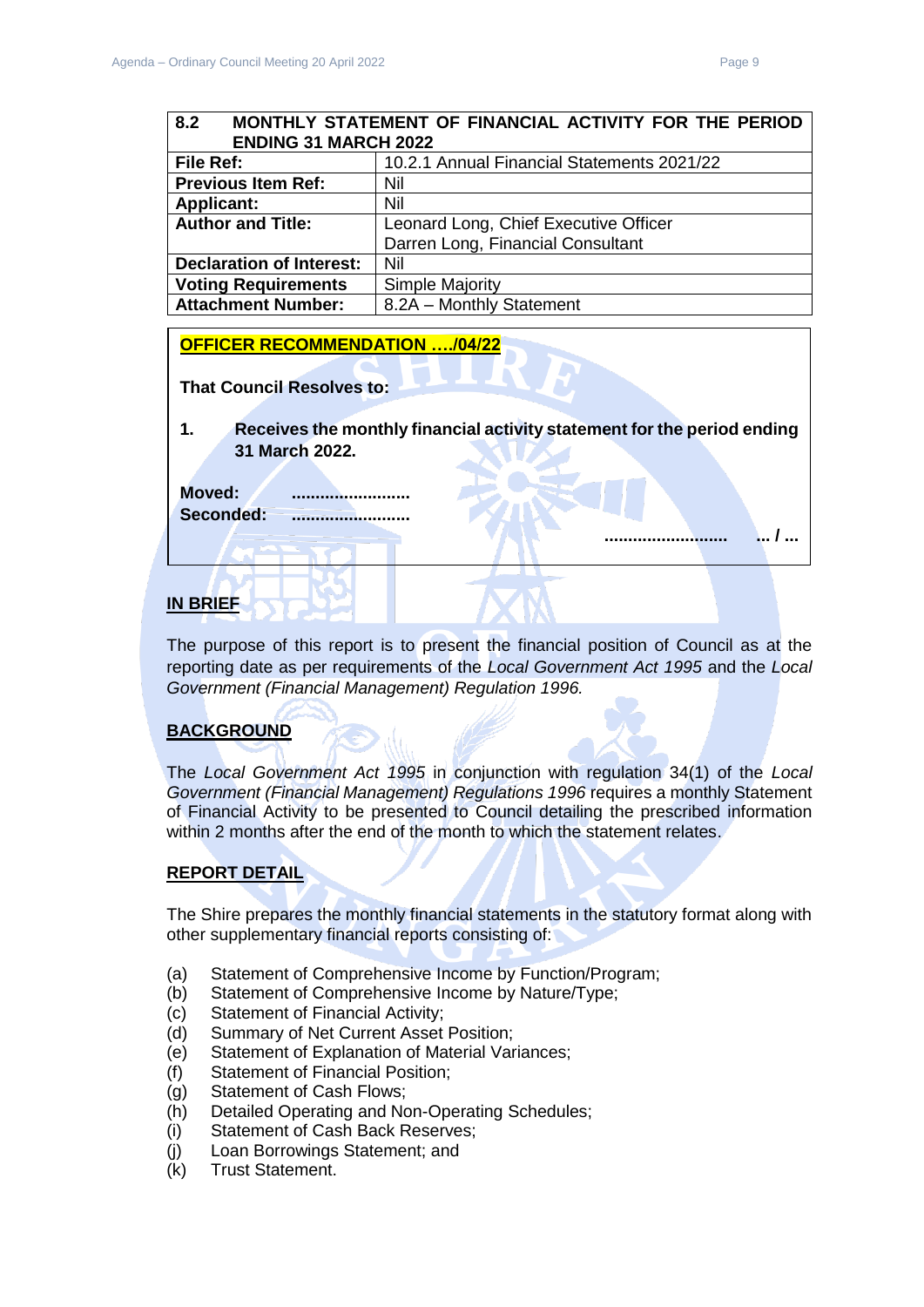## **MATERIAL VARIANCE COMMENTARY ON YEAR TO DATE**

Regulation 34 of the *Local Government (Financial Management) Regulations 1996*  require local governments to prepare annual budget estimates and month by month budget estimates so that comparatives can be made to Year to Date (YTD) Actual amounts of expenditure, revenue and income.

At its budget meeting, Council adopted a material variance threshold of \$5,000 or 10%. For interpretation purposes, this means any variance at Function/Program level that is greater than 10% and exceeds \$5,000 in value is reported on and commentary is provided to explain the YTD budget estimate to YTD actual variance. The material variance is shown on the Statement of Financial Activity, in accordance with the Local Government (Financial Management) Regulations 1996. The material variance commentary is now provided in a separate statement, called the Statement of Explanation of Material Variances.

The Statement of Financial Activity as at 31 March 2022 shows a closing surplus of \$932,422.

## **SHIRE OF NUNGARIN COMMUNITY STRATEGIC PLAN 2023**

| <b>Focus Area</b> | Civic Leadership                                                |  |  |  |  |
|-------------------|-----------------------------------------------------------------|--|--|--|--|
| <b>Aspiration</b> | A strong local democracy with an actively engaged community and |  |  |  |  |
|                   | effective partnership.                                          |  |  |  |  |
| <b>Objective</b>  | Annually review compliance methods.                             |  |  |  |  |

## **OTHER STRATEGIC LINKS**

Shire of Nungarin 2021/22 Annual Budget

## **STATUTORY ENVIRONMENT**

Section 6.4 of the *Local Government Act 1995* and Regulation 34 of the *Local Government (Finance) Regulations 1996*.

*Local Government (Financial Management) Regulations 1996*: Regulation 34 states:

- (1) A local government is to prepare each month a statement of financial activity reporting on the sources and applications of funds, as set out in the annual budget under regulation 22(1)(d) for that month in the following detail:
	- (a) annual budget estimates, taking into account any expenditure incurred for an additional purpose under section 6.8(1)(b) or (c);
	- (b) budget estimates to the end of month to which the statement relates;
	- (c) actual amounts of expenditure, revenue and income to the end of the month to which the statement relates;
	- (d) material variances between the comparable amounts referred to in paragraphs (b) and (c);
	- (e) the net current assets at the end of the month to which the statement relates.

Sub regulations 2, 3, 4, 5, and 6 prescribe further details of information to be included in the monthly statement of financial activity.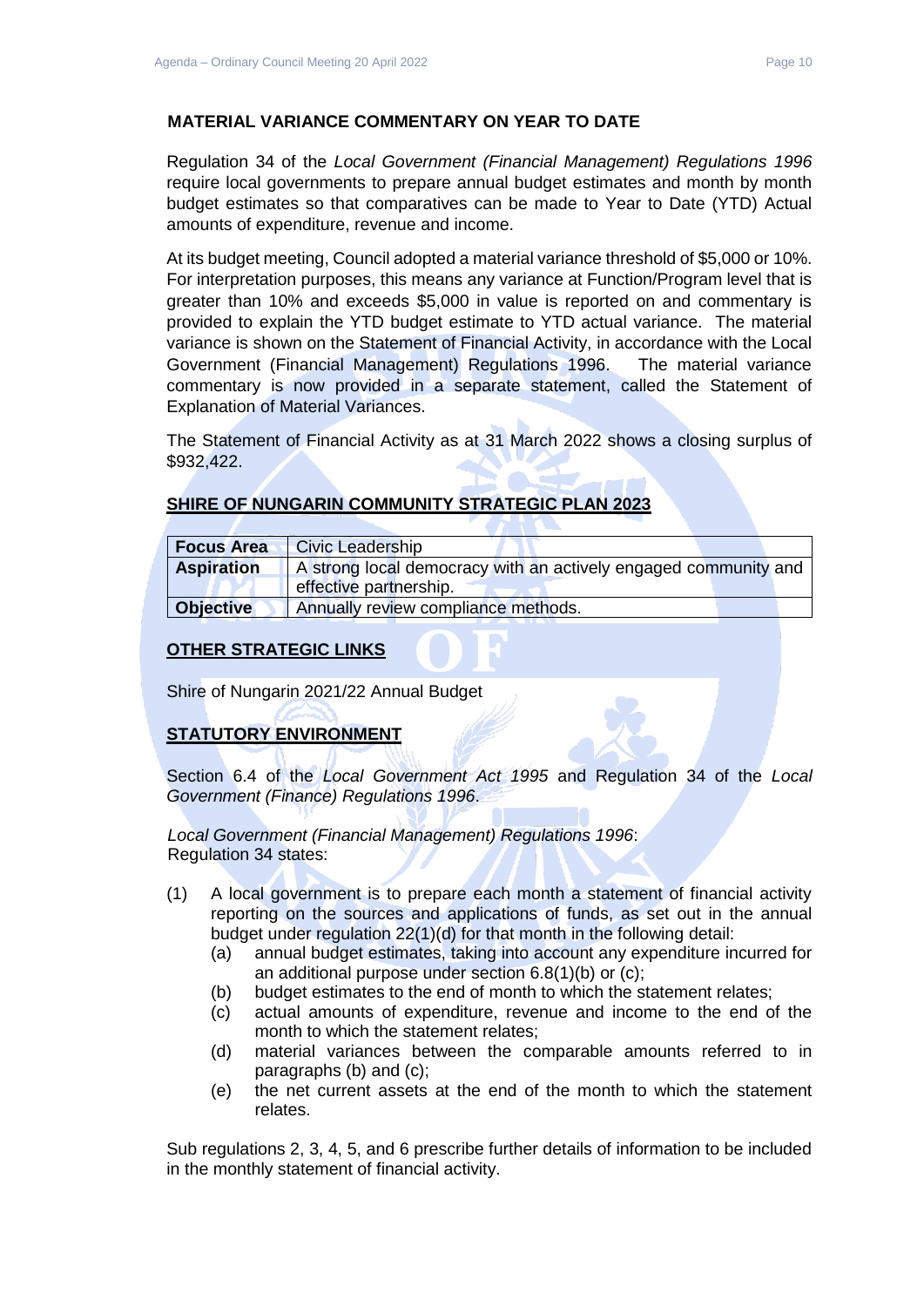## **SUSTAINABILITY AND RISK CONSIDERATIONS**

**Economic – (Impact on the Economy of the Shire and Region)** Nil

**Social – (Quality of life to community and / or affected land owners)** Nil

**Policy Implications** Nil

# **Risk Management Implications**

| <b>Risk Level</b> | <b>Comment</b>                                                       |
|-------------------|----------------------------------------------------------------------|
| Medium            | Inadequate financial performance monitoring could lead to            |
|                   | over/under budget expenditure which could affect council's financial |
|                   | position and/or financial ratios.                                    |

## **CONSULTATION**

Shires Financial Consultant

#### **RESOURCE IMPLICATIONS**

WN

**Financial** Nil

**Workforce** Nil

end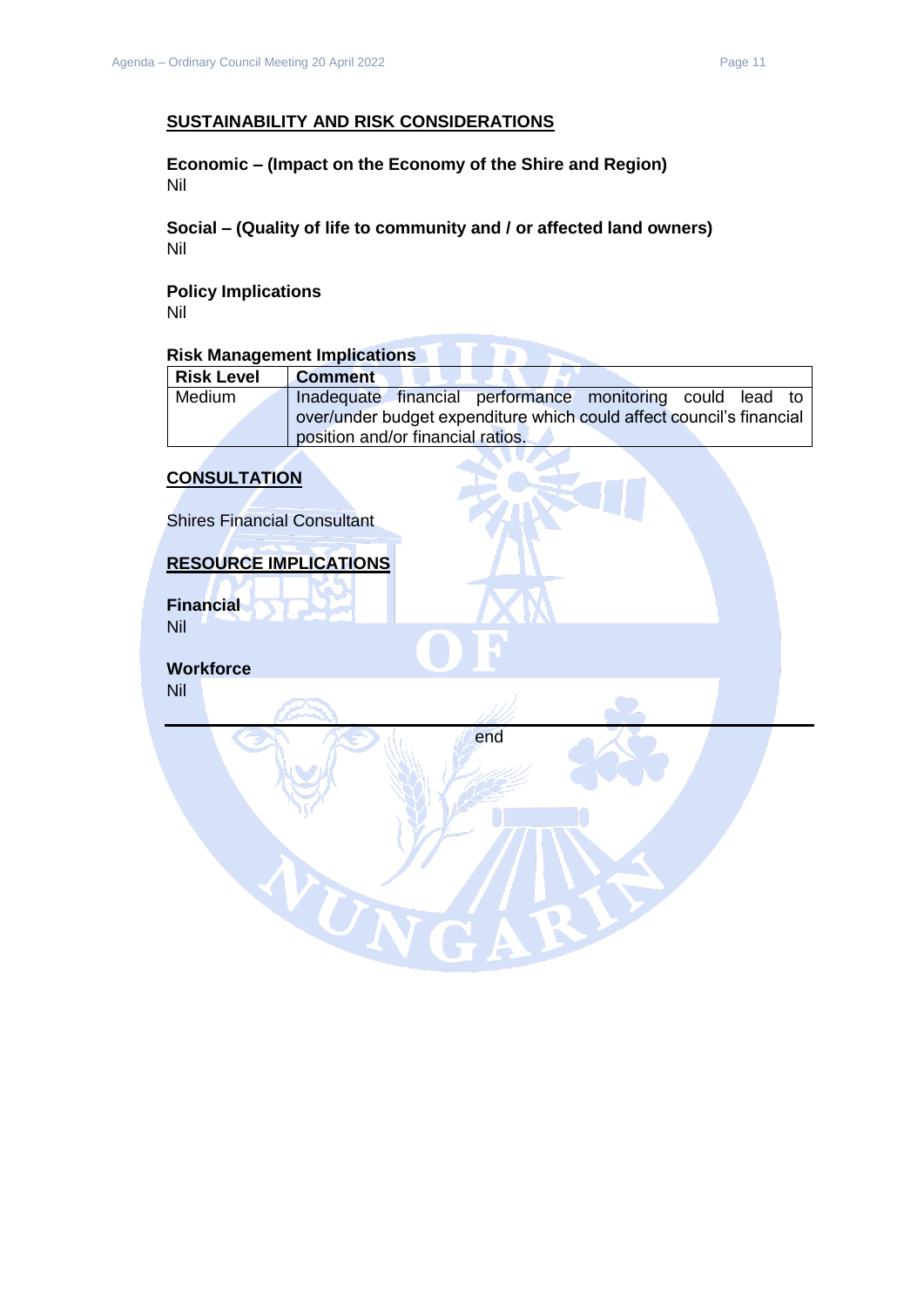**.......................... ... / ...** 

<span id="page-11-0"></span>

| <b>INVESTMENT REPORT AS AT 31 MARCH 2022</b><br>8.3 |                                           |  |  |  |
|-----------------------------------------------------|-------------------------------------------|--|--|--|
| File Ref:                                           | 10.10.1 Annual Investment Reports 2021/22 |  |  |  |
| <b>Previous Item Ref:</b>                           | Nil                                       |  |  |  |
| <b>Applicant:</b>                                   | Nil                                       |  |  |  |
| <b>Author and Title:</b>                            | Leonard Long, Chief Executive Officer     |  |  |  |
|                                                     | Darren Long, Financial Consultant         |  |  |  |
| <b>Declaration of Interest:</b>                     | Nil                                       |  |  |  |
| <b>Voting Requirements</b>                          | Simple Majority                           |  |  |  |
| <b>Attachment Number:</b>                           | Nil                                       |  |  |  |

#### **OFFICER RECOMMENDATION …./04/22**

| <b>That Council Resolves to:</b> |  |  |
|----------------------------------|--|--|
|                                  |  |  |

**1. Receive the Investment Report as at 31 March 2022.**

**Moved: ......................... Seconded: .........................**

## **IN BRIEF**

The purpose of this report is to present the status of Council's investments accounts.

## **BACKGROUND**

Money held in the Municipal Fund of the Shire of Nungarin that is not required for the time being may be invested in accordance with the Local Government Act 1995 and the Trustees Act 1962 Part III.

## **REPORT DETAIL**

The table below details the investments held by the Shire as at 31 March 2022:

|                        | <b>INVESTMENT REGISTER</b>      |                         |                                                           |              |                                                             |                                    |
|------------------------|---------------------------------|-------------------------|-----------------------------------------------------------|--------------|-------------------------------------------------------------|------------------------------------|
|                        |                                 |                         | 1 MARCH 2022 TO 31 MARCH 2022                             |              |                                                             |                                    |
|                        |                                 |                         | <b>COMMONWEALTH BANK - FIXED TERM DEPOSIT</b>             |              |                                                             |                                    |
| ACCOUNT<br>$\tilde{z}$ | p<br>⊢<br>≅<br>ш<br>-<br>á<br>≨ | RATE<br><b>INTEREST</b> | ш<br>O<br>$\frac{c}{2}$<br>ENIN<br>$\overline{6}$<br>ิ์ธ์ | œ<br>같<br>교원 | ທ<br>≃<br>ш<br>Ξ<br>$\frac{9}{2}$<br>57<br>ш<br>a<br>≃<br>≙ | ິ<br><b>SC</b><br><u>ଣ</u> ଷ୍<br>ပ |
| 38132004.26            | 17/06/2022                      | 0.43%                   | \$1,145,000.00                                            | \$931.69     | \$500,406.85                                                | \$645,524.84                       |

## **SHIRE OF NUNGARIN COMMUNITY STRATEGIC PLAN 2023**

| Focus Area        | Civic Leadership                                                |
|-------------------|-----------------------------------------------------------------|
| <b>Aspiration</b> | A strong local democracy with an actively engaged community and |
|                   | effective partnership.                                          |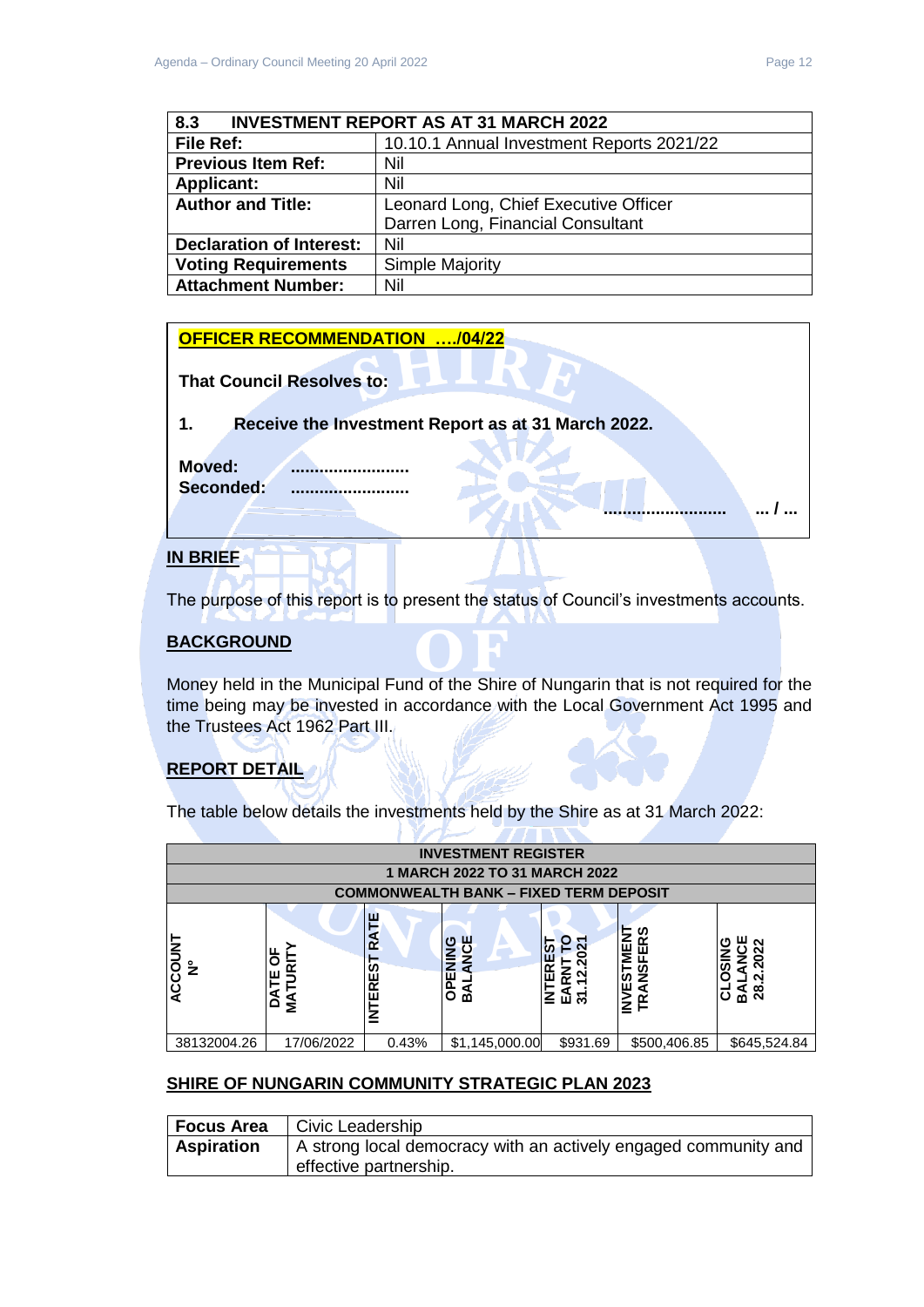#### **Objective** | Annually review compliance methods.

#### **OTHER STRATEGIC LINKS**

Nil

### **STATUTORY ENVIRONMENT**

#### **Local Government Act 1995**

#### **6.14. Power to invest**

- (1) Money held in the municipal fund or the trust fund of a local government that is not, for the time being, required by the local government for any other purpose may be invested as trust funds may be invested under the *Trustees Act 1962* Part III.
- (2A) A local government is to comply with the regulations when investing money referred to in subsection (1).
- (2) Regulations in relation to investments by local governments may
	- (a) make provision in respect of the investment of money referred to in subsection (1); and
	- *[(b) deleted]*
		- (c) prescribe circumstances in which a local government is required to invest money held by it; and
		- (d) provide for the application of investment earnings; and
		- (e) generally, provide for the management of those investments.

#### **Local Government (Financial Management) Regulations 1996**

### **19. Investments, control procedures for**

- (1) A local government is to establish and document internal control procedures to be followed by employees to ensure control over investments.
- (2) The control procedures are to enable the identification of
	- (a) the nature and location of all investments; and
	- (b) the transactions related to each investment.

#### **19C. Investment of money, restrictions on (Act s. 6.14(2)(a))**

 $(1)$  In this regulation —

#### *authorised institution* means —

(a) an authorised deposit-taking institution as defined in the *Banking Act 1959 (Commonwealth)* section 5; or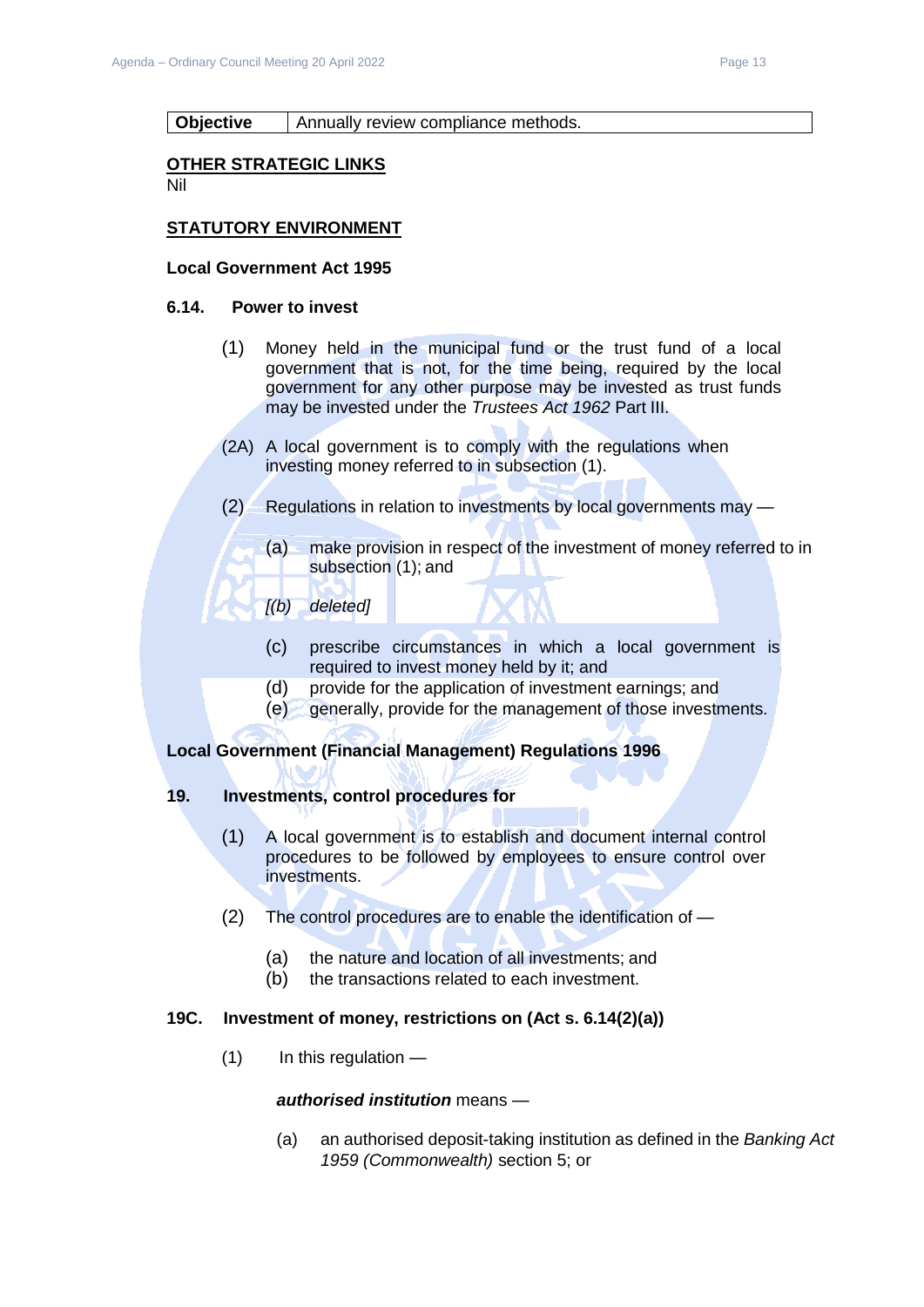*1986*;

*foreign currency* means a currency except the currency of Australia.

- (2) When investing money under section 6.14(1), a local government may not do any of the following —
	- (a) deposit with an institution except an authorised institution;
	- (b) deposit for a fixed term of more than 12 months;
	- (c) invest in bonds that are not guaranteed by the Commonwealth Government, or a State or Territory government;
	- (d) invest in bonds with a term to maturity of more than 3 years;
	- (e) invest in a foreign currency.

## **SUSTAINABILITY AND RISK CONSIDERATIONS**

**Economic – (Impact on the Economy of the Shire and Region)** Nil

**Social – (Quality of life to community and / or affected land owners)** Nil

## **Policy Implications**

Council Policy 3.07 applies to the investment of surplus funds.

 $\sqrt{10}$ 

## **Risk Management Implications**

 $\sim$ 

| <b>Risk Level</b> | <b>Comment</b>                                                       |
|-------------------|----------------------------------------------------------------------|
| Moderate          | Inadequate financial performance could lead to the loss of potential |
|                   | income through interest earned from investment accounts.             |

## **CONSULTATION**

Nil

## **RESOURCE IMPLICATIONS**

**Financial** Nil

**Workforce**

Nil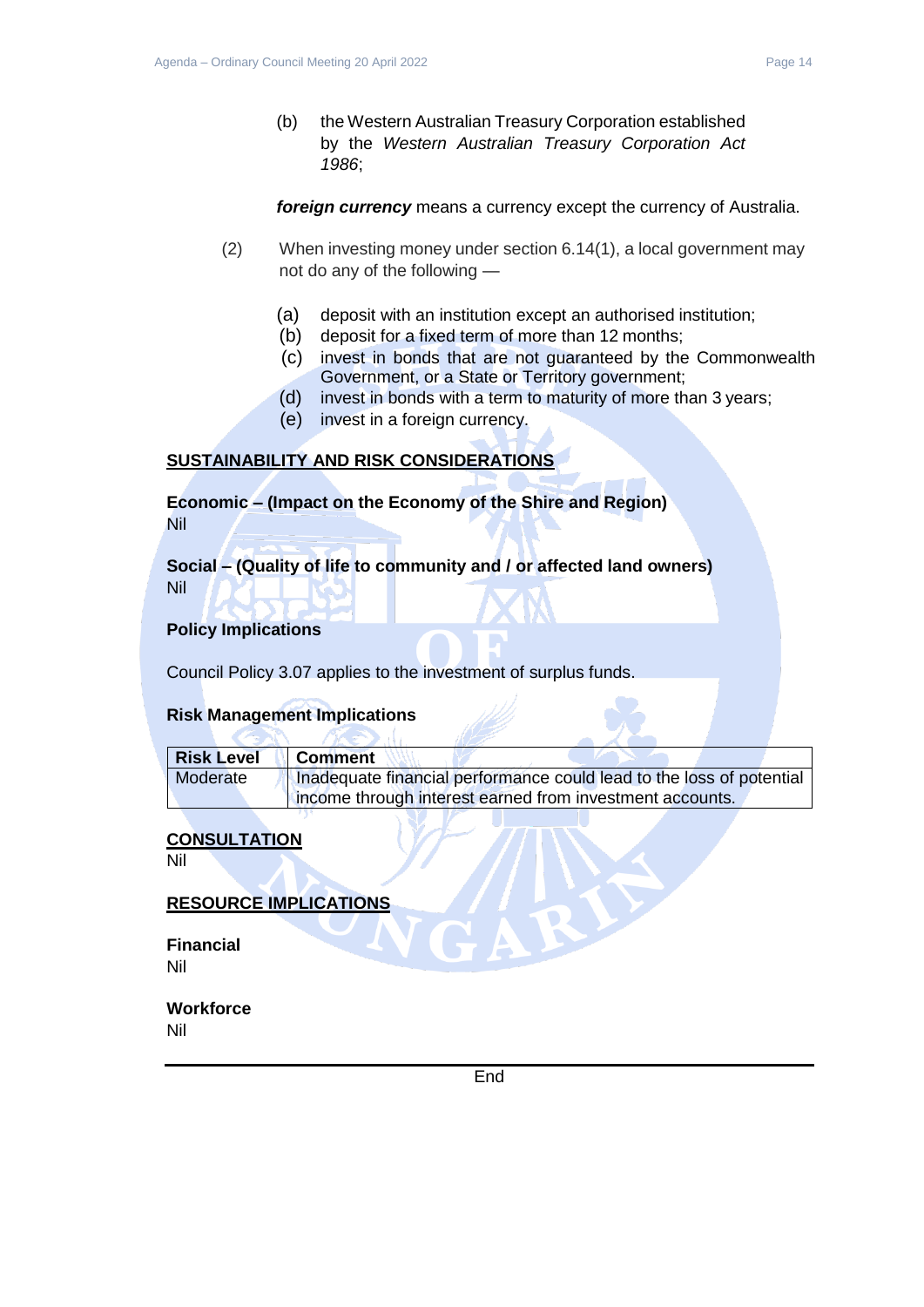<span id="page-14-0"></span>

| 8.4 TAKING OF RESERVE 10463 (LOTS 352 AND 3831) KNUNGAJIN |                                       |  |
|-----------------------------------------------------------|---------------------------------------|--|
| <b>ROCK (KNUNGAJIN DAM)</b>                               |                                       |  |
| File Ref:                                                 | 4.9.2                                 |  |
| <b>Previous Item Ref:</b>                                 | Nil                                   |  |
| <b>Applicant:</b>                                         | Nil                                   |  |
| <b>Author and Title:</b>                                  | Leonard Long, Chief Executive Officer |  |
| <b>Declaration of Interest:</b>                           | Nil                                   |  |
| <b>Voting Requirements</b>                                | <b>Simple Majority</b>                |  |
| <b>Attachment Number:</b>                                 | Nil                                   |  |
| <b>OFFICER RECOMMENDATION /04/22</b>                      |                                       |  |
| <b>That Council Resolves to:</b>                          |                                       |  |

- **1. Accept the Management Order for Reserve 10463 being Lots 352 and 3831 from the Water Corporation as indicated in Figure 8.4B, subject to the following:**
	- **a. Water Corporation being responsible for any costs associated with the transfer of the Management Order to the Shire of Nungarin;**
	- **b. The Management Order includes the ability for the Shire of Nungarin to operate or sublease an area of the reserve for the purposes of a caravan park including chalet or camping ground.**
	- **c. The infrastructure relating to the catchment area as well as the catchment dam be reinstated and in a full operational condition prior to finalising the transfer of the Management Order to the Shire of Nungarin.**
	- **d. The existing Aboriginal Heritage site be separated from the Management Order proposed to the Shire of Nungarin.**
- **2. Support the Water Corporation registering an Easement over the entire Reserve 10463 being Lots 352 and 3831 to protect their existing infrastructure in the reserve, subject to the following:**
	- **a. Water Corporation being responsible for any costs associated with the registration of the Easement referred to in (2.) above;**
	- **b. The Shire of Nungarin being indemnified of any responsibility or cost associated with the damage or maintenance of any Water Corporation infrastructure located within Reserve 10463.**

**.......................... ... / ...** 

| Moved:    | -------------------------- |
|-----------|----------------------------|
| Seconded: | -------------------------- |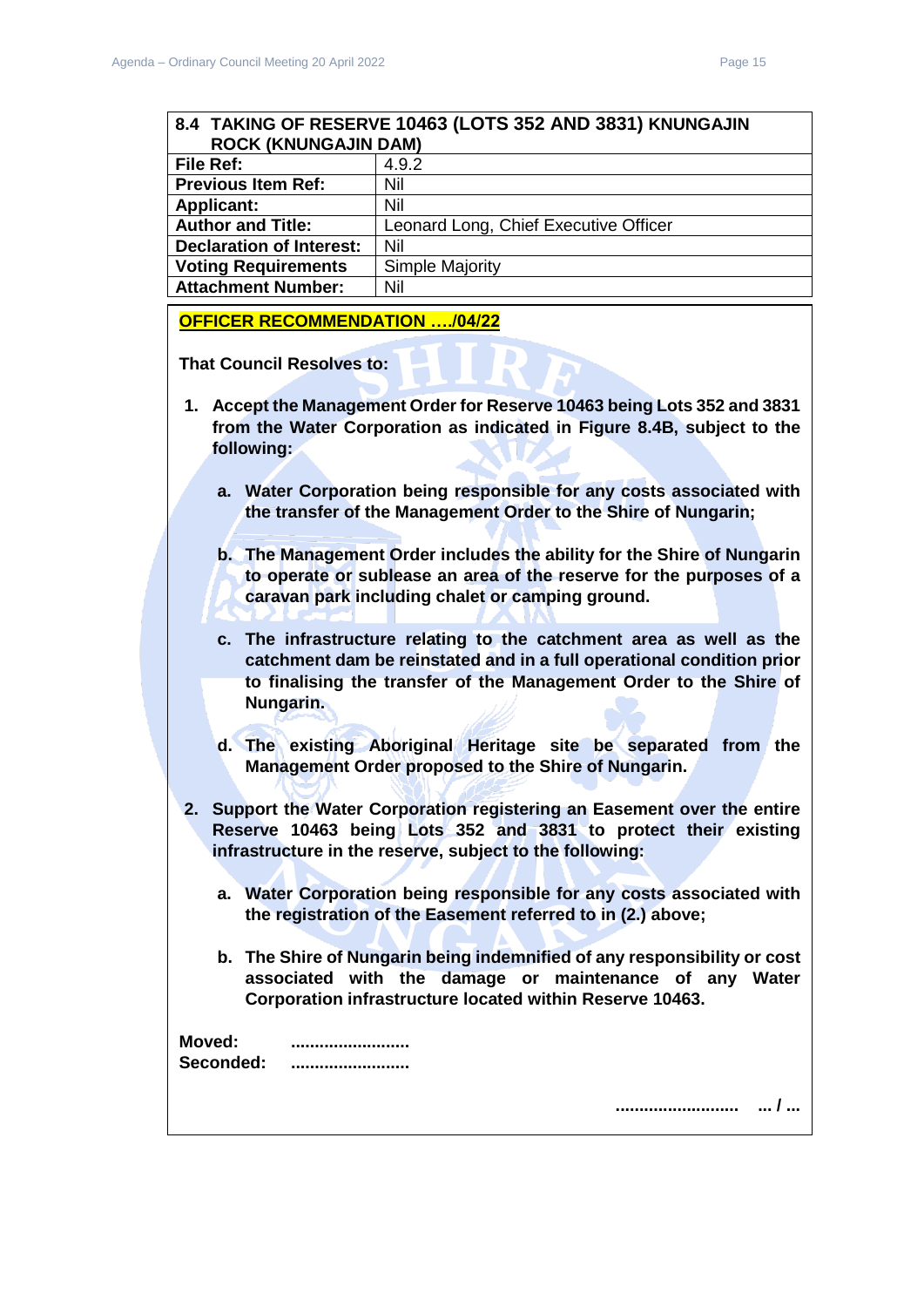## **IN BRIEF**

Council is requested to consider accepting the Management Order for Reserve 10463 (Knungajin Dam).

## **BACKGROUND**

The Shire has been liaising with the Water Corporation for some time now to acquire the Management Order for the Knungajin Dam located on Cornish Road.

In addition to liaising with Water Corporation, the Shire has also been liaising with the Department of Water Environment and Regulation regarding the upgrade / installation of infrastructure at the dam i.e. pumps, access road upgrade and stand pipe through a grant offered by the Department.

Although not an impediment for Council to take the Management Order there is a small portion of the reserve which is an Aboriginal Heritage site. As part of the transfer process the Department of Planning, Lands and Heritage will liaise with the Traditional Owners to assess any potential aboriginal heritage implications.



Figure 8.4A – Aboriginal Heritage Site

In addition, there may also be other obligations for this land relating to the South West Native Title Settlement which will also be further assessed by the Department of Planning, Lands and Heritage.

It is worth noting, should Council resolved to accept the vesting, if the Department of Planning, Lands and Heritage propose any unacceptable management arrangements to Council, Council is not obligated to accept them.

## **REPORT DETAIL**

Knungajin Dam is strategically located in the northern section of the Shire to provide water for road construction / maintenance. The ability to be able to utilise water from the dam will reduce water costs associated with road construction / maintenance, with further savings made on staff and plant costs associated with the current need of having to travel substantial distances to obtain water when undertaking road construction / maintenance.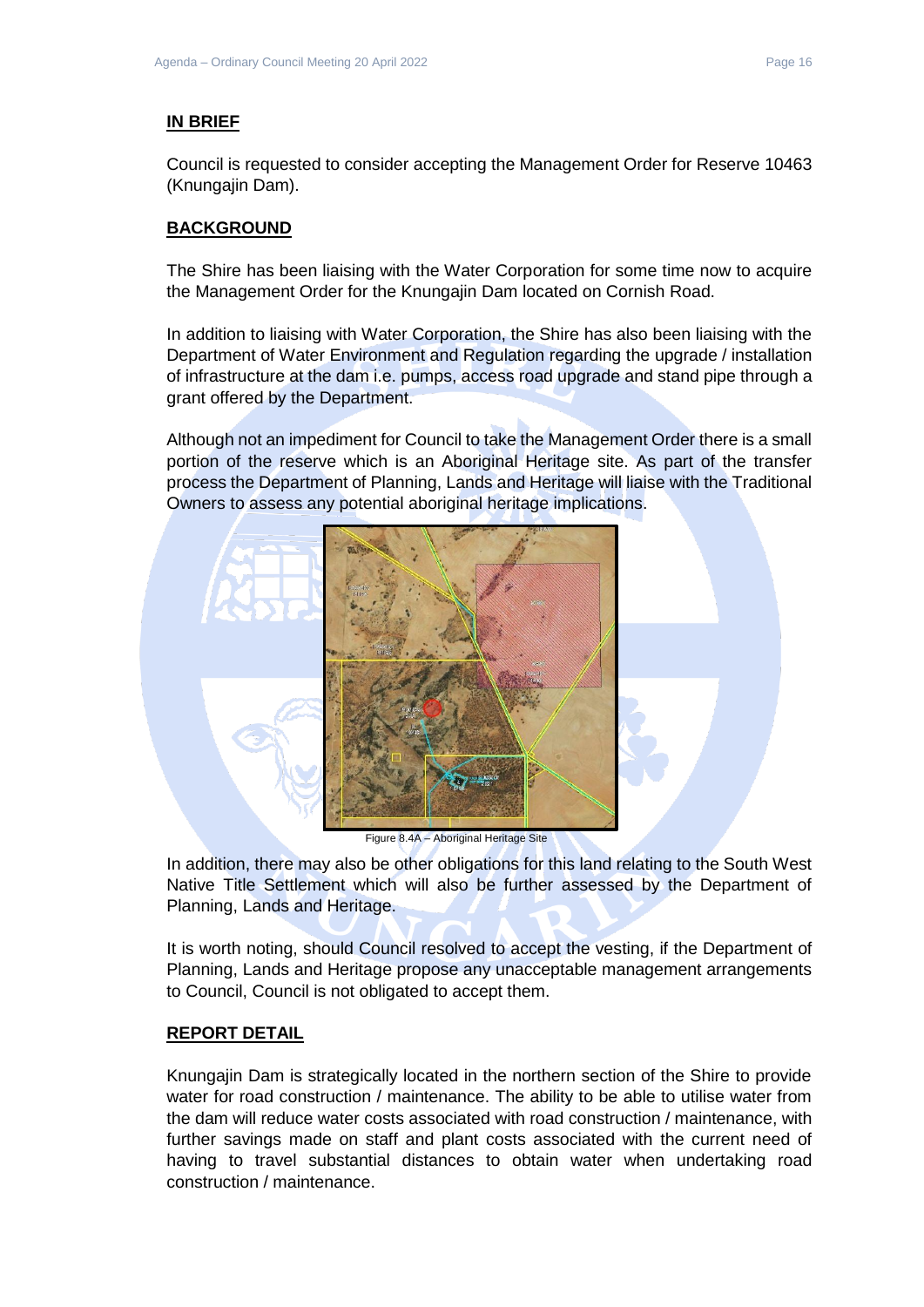

Should Council resolve to accept the Management Order, the Shire will become responsible for the land management which will include:

- Dam maintenance;
- Fencing maintenance;
- Access road maintenance (as required by the Shire only); and
- Infrastructure used by the Shire.

In this regard the Shire has been liaising with the Department of Water Environment and Regulation, who are currently looking at upgrading and repairing a number of key infrastructure assets on the reserve such as:

- Access road upgrade;
- Solar pump installation:
- Standpipe installation; and
- Water tank installation.

Should Council resolve to accept the Management Order it will be subject to Council also accepting the registration of an easement over the reserve in favour of the Water Corporation. The purpose of the easement will be to protect Water Corporation operational infrastructure remaining on the reserve, which, includes the water tank on the rock and the connecting pipeline corridors (shown in red) and the access track (shown in blue).



Figure 8.4C – WaterCorp Operational Infrastructure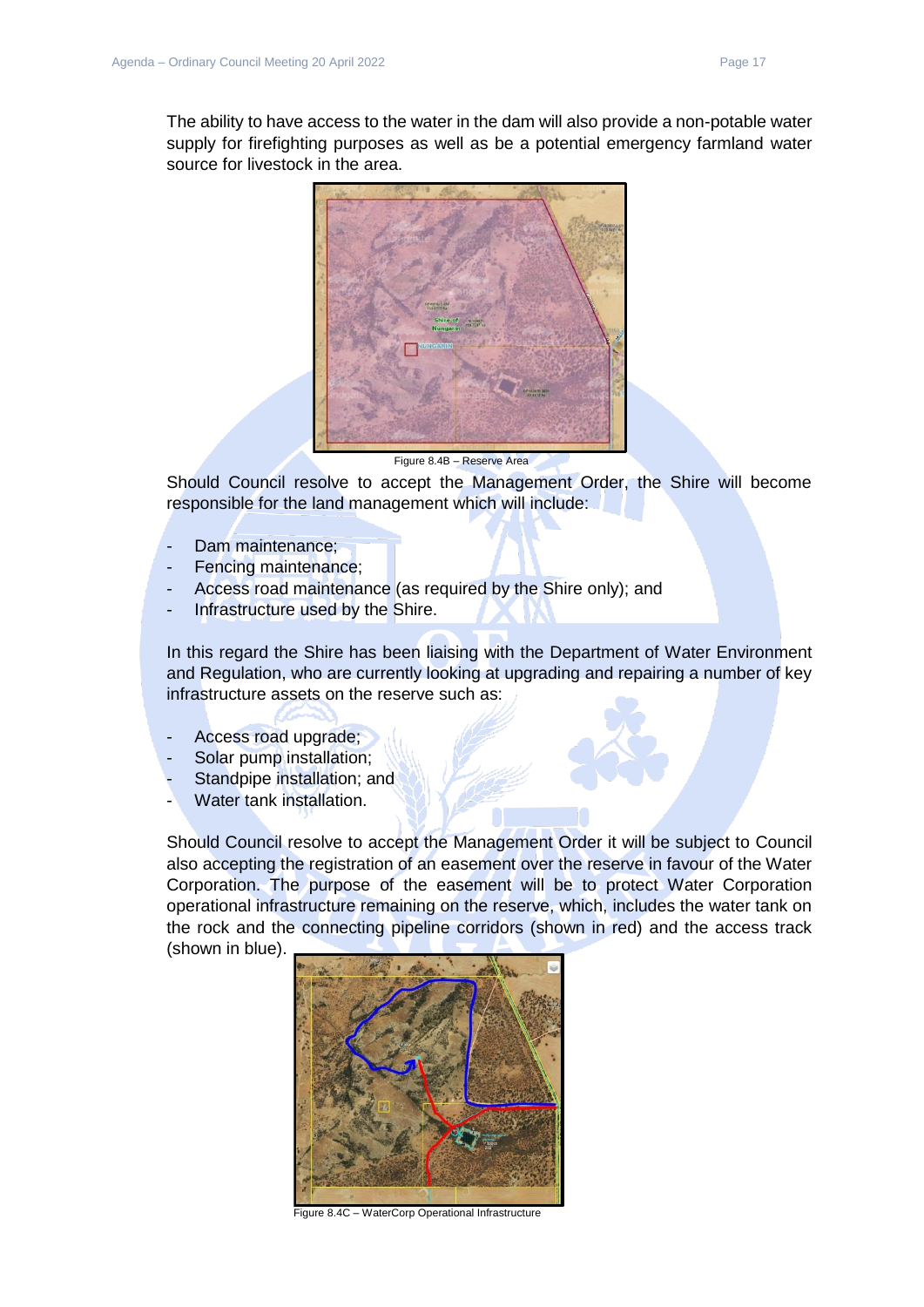#### **OTHER STRATEGIC LINKS** Nil

## **STATUTORY ENVIRONMENT**

- *Land Administration Act 1997 – Part 4 Reserves*

### **SUSTAINABILITY AND RISK CONSIDERATIONS**

#### **Economic – (Impact on the Economy of the Shire and Region)**

The acceptance of the reserve would have positive impacts on the economy of the Shire through financial savings and may also provide a future income source through the ability to create an additional recreational ground.

## **Social – (Quality of life to community and / or affected land owners)**

Nil

## **Policy Implications**

Nil

## **Risk Management Implications**

| <b>Risk Level</b> | <b>Comment</b>                                                    |  |  |
|-------------------|-------------------------------------------------------------------|--|--|
| Medium            | The risk involved in accepting the reserve is the potential       |  |  |
|                   | maintenance cost and should the reserve be developed further as a |  |  |
|                   | caravan park / camping ground the risk associated with being in   |  |  |
|                   | close proximity to a water body.                                  |  |  |

## **CONSULTATION**

Nil

## **RESOURCE IMPLICATIONS**

## **Financial**

Funds would need to be allocated within the annual budget for the maintenance of the council owned infrastructure. However, this may be offset by the savings accrued through the use of the dam water.

#### **Workforce**

The acceptance of the reserve will result in additional workforce pressures in regard to possible maintenance.

end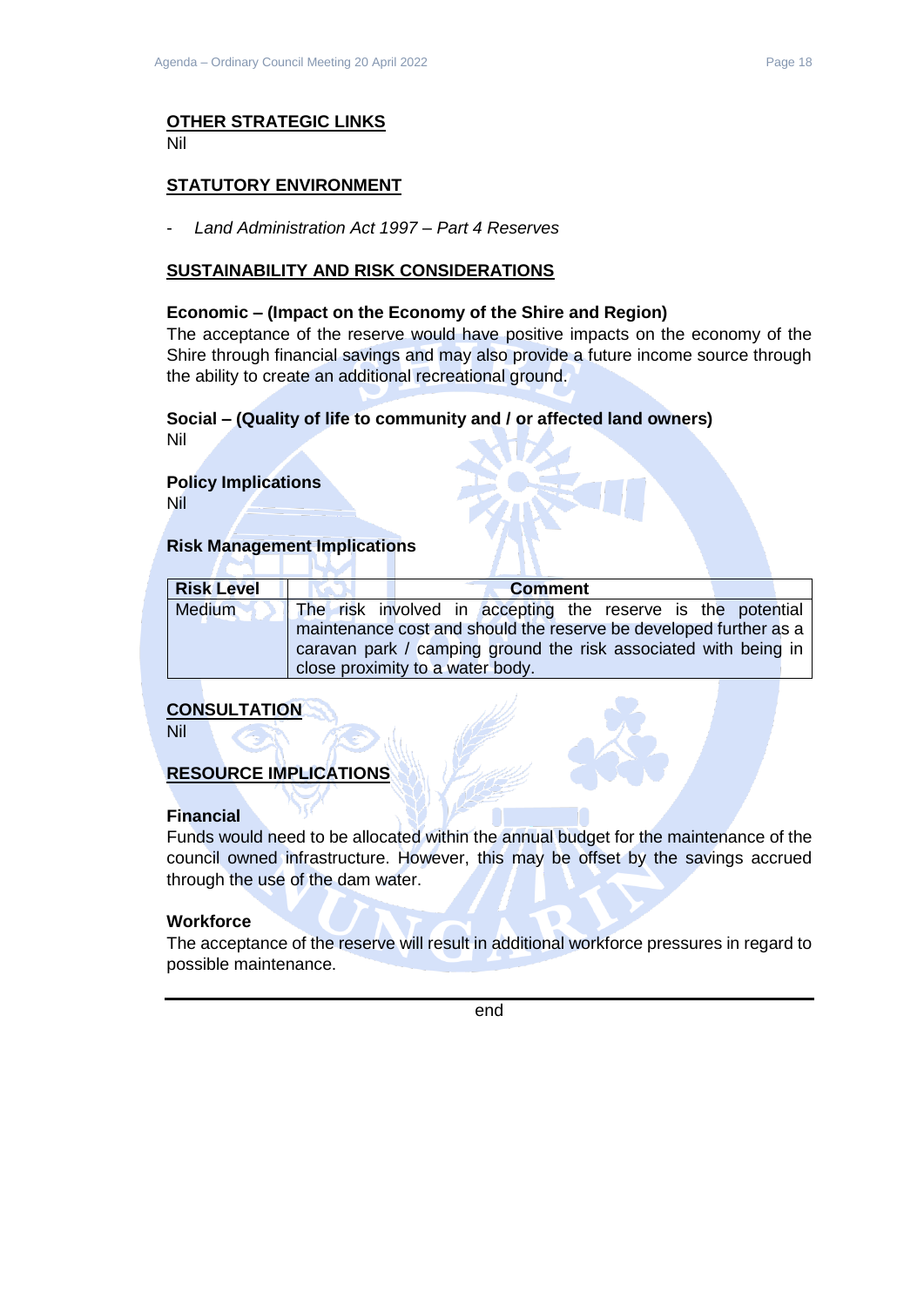**.......................... ... / ...** 

<span id="page-18-0"></span>

| <b>EXTENSION TO THE McCORRY'S OLD HOTEL LEASE</b><br>8.5 |                                       |
|----------------------------------------------------------|---------------------------------------|
| File Ref:                                                | 4.15.2                                |
| <b>Previous Item Ref:</b>                                | Nil                                   |
| <b>Applicant:</b>                                        | Nil                                   |
| <b>Author and Title:</b>                                 | Leonard Long, Chief Executive Officer |
| <b>Declaration of Interest:</b>                          | Nil                                   |
| <b>Voting Requirements</b>                               | <b>Simple Majority</b>                |
| <b>Attachment Number:</b>                                | 8.5A - Draft Lease                    |

#### **OFFICER RECOMMENDATION …./04/22**

**That Council Resolves to:** 

- **1. Authorise the Chief Executive Officer to enter into negotiations for a five (5) year lease (Attachment 8.5A) with Beryl Lee Harmer for the lease of McCorry's Old Hotel, subject to:**
	- **a. Giving notice of the proposed lease in accordance with s3.58 of the** *Local Government Act 1995***.**
- **2. Authorise the Shire President and Chief Executive Officer to sign the new lease agreement and attach the Shire of Nungarin Common Seal, subject to:**
	- **a. No submissions being received as a result of the required notice in (1a.) above.**

**Moved: .........................**

Seconded: **.........................** 

#### **IN BRIEF**

The Council is requested to consider entering into a new five (5) year lease agreement with the current tenant Beryl Lee Harmer for the McCorrys Old Hotel.

## **BACKGROUND**

At its Ordinary Council Meeting of 17 July 2019, Council resolved as follows:

"*Moved: Cr Palmer, Seconded: Cr Dayman*

## *That Council:*

- *1. Authorises the Chief Executive Officer to prepare a lease document and negotiate a lease price of \$500 per month with the preferred applicant;*
- *2. Subject to formal valuation being received, request the Chief Executive Officer to advertise for public comment the proposed to dispose of land pursuant to Section 3.58 of the Local Government Act 1995;*
- *3. Initial term of lease being for a two year period only and any further extensions to be considered by Council;*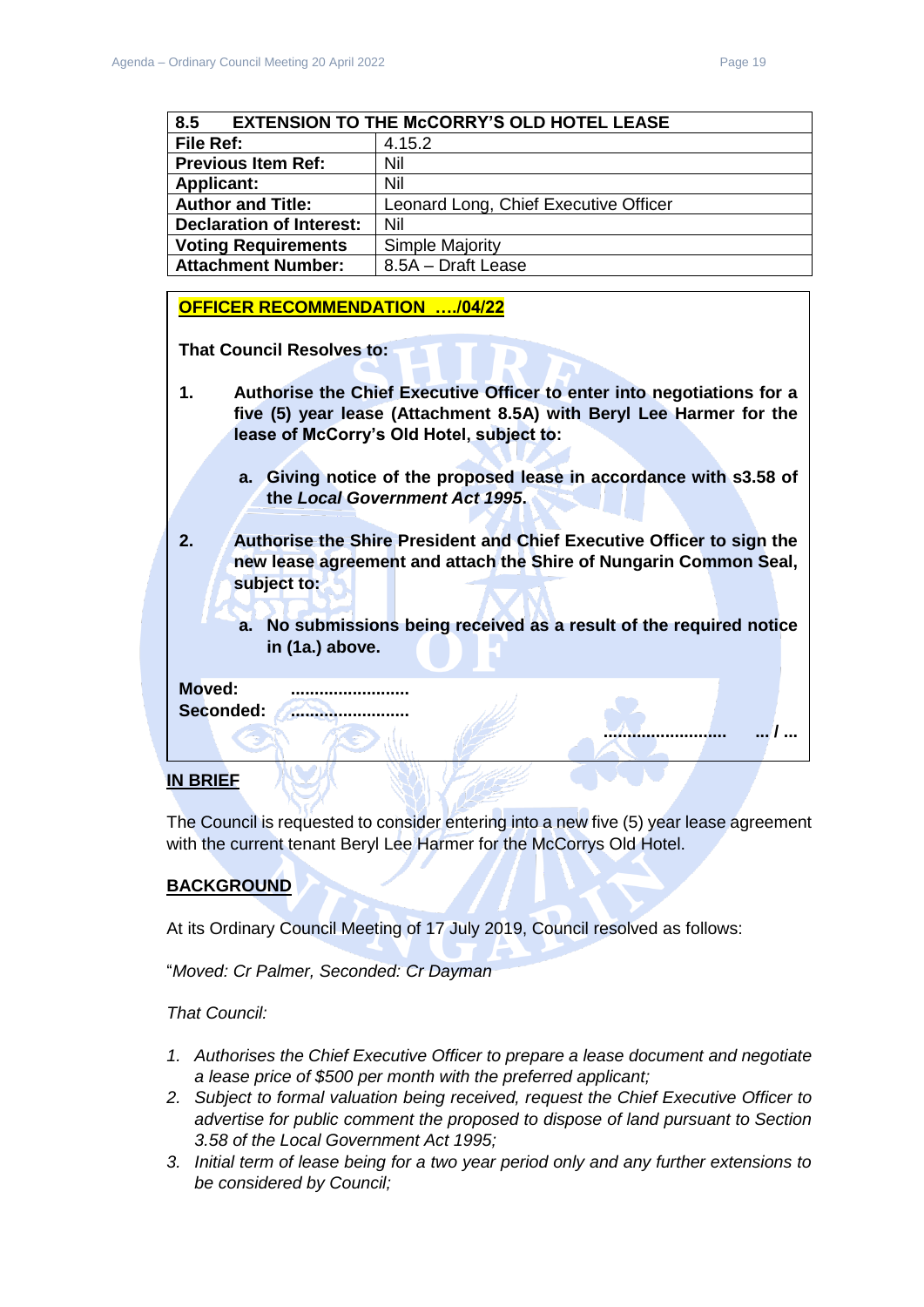4. *Authorises the Chief Executive Officer to negotiate with the remaining applicant should the preferred applicant not be willing to agree to the terms above and/or no longer being interested in the leasing of the subject site*."

### **REPORT DETAIL**

The current tenant has expressed an interest to extend the least by an additional five (5) years). The tenant has requested that in addition to the original approved use, being "Bed and Breakfast", the tenant be permitted to sub-lease rooms in the building for the purposes of consulting rooms which may be used for Reiki Healing and Kinesiology.

Reiki is a Japanese form of energy healing, which is a subset of alternative medicine. Reiki practitioners use a technique called *palm healing* or *hands-on healing* through which a "universal energy" is said to be transferred through the palms of the practitioner to the patient in order to encourage emotional or physical healing.

Kinesiology is a form of therapy that uses muscle monitoring (biofeedback) to look at imbalances that may be causing disease in the body.

In addition to the above the tenant has also been operating a successful catering business from the property which has proved to be very popular amongst the widen community.

From an officer perspective the additional uses will complement the main use (Bed and Breakfast) whilst also providing additional services to the community.

In order for the tenant to confidently continue to grow the business it is important to have some certainty around the term of the tenure, it is considered the proposed five (5) year lease with the ability to extend for a further five (5) years will provide the tenant with the required business confidence.

## **SHIRE OF NUNGARIN COMMUNITY STRATEGIC PLAN 2023**

| <b>Focus Area</b> | Economic                                                         |  |
|-------------------|------------------------------------------------------------------|--|
| <b>Aspiration</b> | A diverse business environment with equitable telecommunications |  |
|                   | and infrastructure. We are uniquely Nungarin in providing a      |  |
|                   | memorable visitor experience.                                    |  |
| <b>Objective</b>  | Promote and develop a thriving tourism sector                    |  |

## **OTHER STRATEGIC LINKS**

Nil

## **STATUTORY ENVIRONMENT**

- *Local Government Act 1995* s3.58 Disposing of property.

*In this section –*

*Dispose includes to sell, lease, or otherwise dispose of, whether absolutely or not.*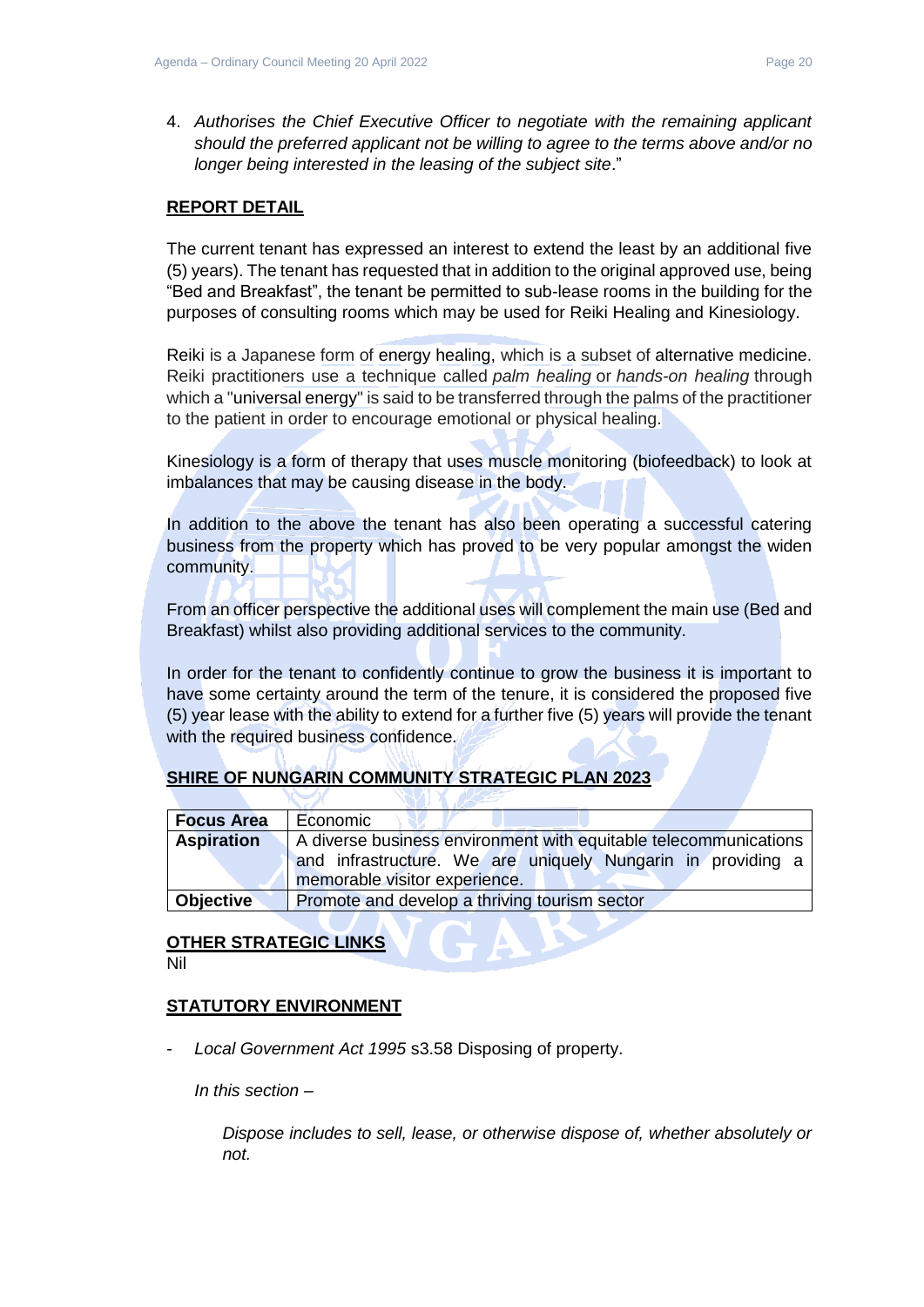## **SUSTAINABILITY AND RISK CONSIDERATIONS**

#### **Economic – (Impact on the Economy of the Shire and Region)**

The retention of a successful business in town is of utmost importance to the continued grow of the Shire economy, and may provide the confidence required by potential business operators looking to start a business within the Shire.

#### **Social – (Quality of life to community and / or affected land owners)**

The current business has proved to be well supported by the community both in and around Nungarin. The approval of the lease may allow the tenant to consider expanding the business and provide services that may improve the quality of life to the community.

#### **Policy Implications**

Nil

#### **Risk Management Implications**

| <b>Risk Level</b> | <b>Comment</b>                                                     |
|-------------------|--------------------------------------------------------------------|
| Medium            | Entering into a lease is a medium risk to Council in the sense the |
|                   | property will be quarantined from being used for any other purpose |
|                   | for a minimum of five (5) years.                                   |

### **CONSULTATION**

The proposed lease has been discussed with the current tenant, who has indicated no objection to the lease conditions.

#### **RESOURCE IMPLICATIONS**

#### **Financial**

In terms of the original lease agreement, a lease price of \$500 per month was approved, with a condition included in the lease providing for an annual increase equal to the Consumer Price Index (CPI) of that year. Unfortunately, this increase was never followed up and the lease price for the second year of the lease was not imposed upon the tenant.

Utilising the original approved lease price of \$500 per month, the Reserve Bank of Australia indicates the Consumer Price Index (CPI) is 2.9%. Based on these figures the monthly lease price for the first year of the lease will be \$565.67 (Incl GST).

#### **Workforce**

In terms of the lease conditions, the Shire will be required to undertake some maintenance at the property which is factored in to the annual work requirements of the workforce.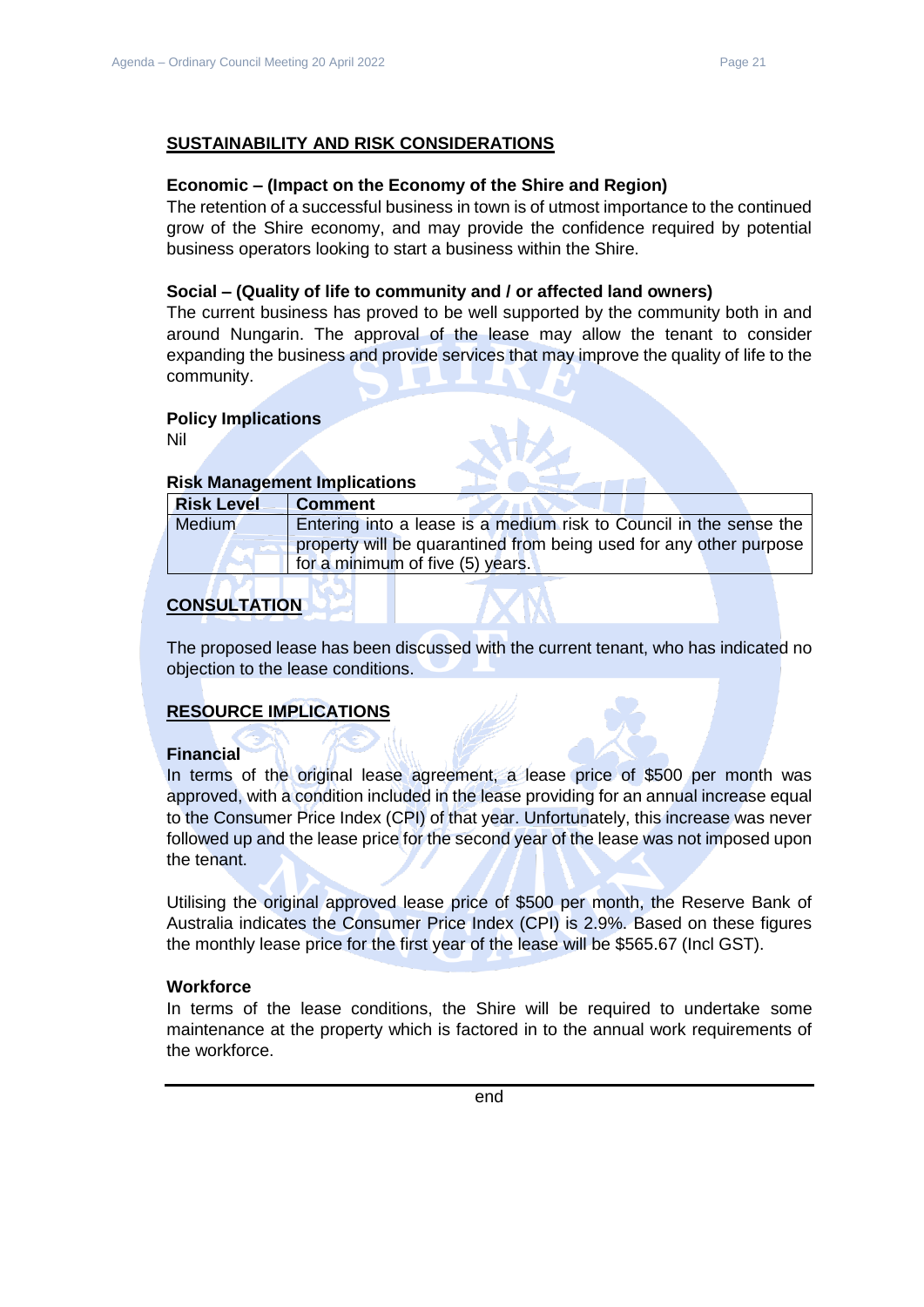<span id="page-21-0"></span>

| 8.6<br><b>WRITE OFF OF OUTSTANDING DEBTS</b> |                                       |
|----------------------------------------------|---------------------------------------|
| <b>File Ref:</b>                             | 10.17                                 |
| <b>Previous Item Ref:</b>                    | Nil                                   |
| <b>Applicant:</b>                            | Nil                                   |
| <b>Author and Title:</b>                     | Leonard Long, Chief Executive Officer |
| <b>Declaration of Interest:</b>              | Nil                                   |
| <b>Voting Requirements</b>                   | <b>Absolute Majority</b>              |
| <b>Attachment Number:</b>                    | Nil                                   |

### **OFFICER RECOMMENDATION …./04/22**

**That Council Resolves to:** 

**1. Write of off the following outstanding debts in accordance with section 6.12 of the** *Local Government Act 1995***:**



### **IN BRIEF**

Council is requested to consider writing off debts the Shire has been carrying for over two (2) years.

## **BACKGROUND**

The outstanding amounts have been offset by doubtful debt provisions, the amounts are also minimal and will not have an impact on the budget.

## **REPORT DETAIL**

Shire staff have not been successful in tracking down the paperwork associated with the outstanding debts with only the following information available:

- The debt outstanding for debtor 6437 being \$71.58 for the purchase of carpet cleaner, outstanding for over 800 days.
- The debt outstanding for debtor 5065 being \$147.20 for the hire of the community bus, outstanding for over 3600 days.

Although it must not become common practice to write off outstanding debts regardless of the amount, it will be extremely difficult for the Shire to pursue these debts without the associated paperwork.

Given the lack of paperwork it is recommended that these two outstanding debts are written off, so as to "tidy" the Shires debtors list.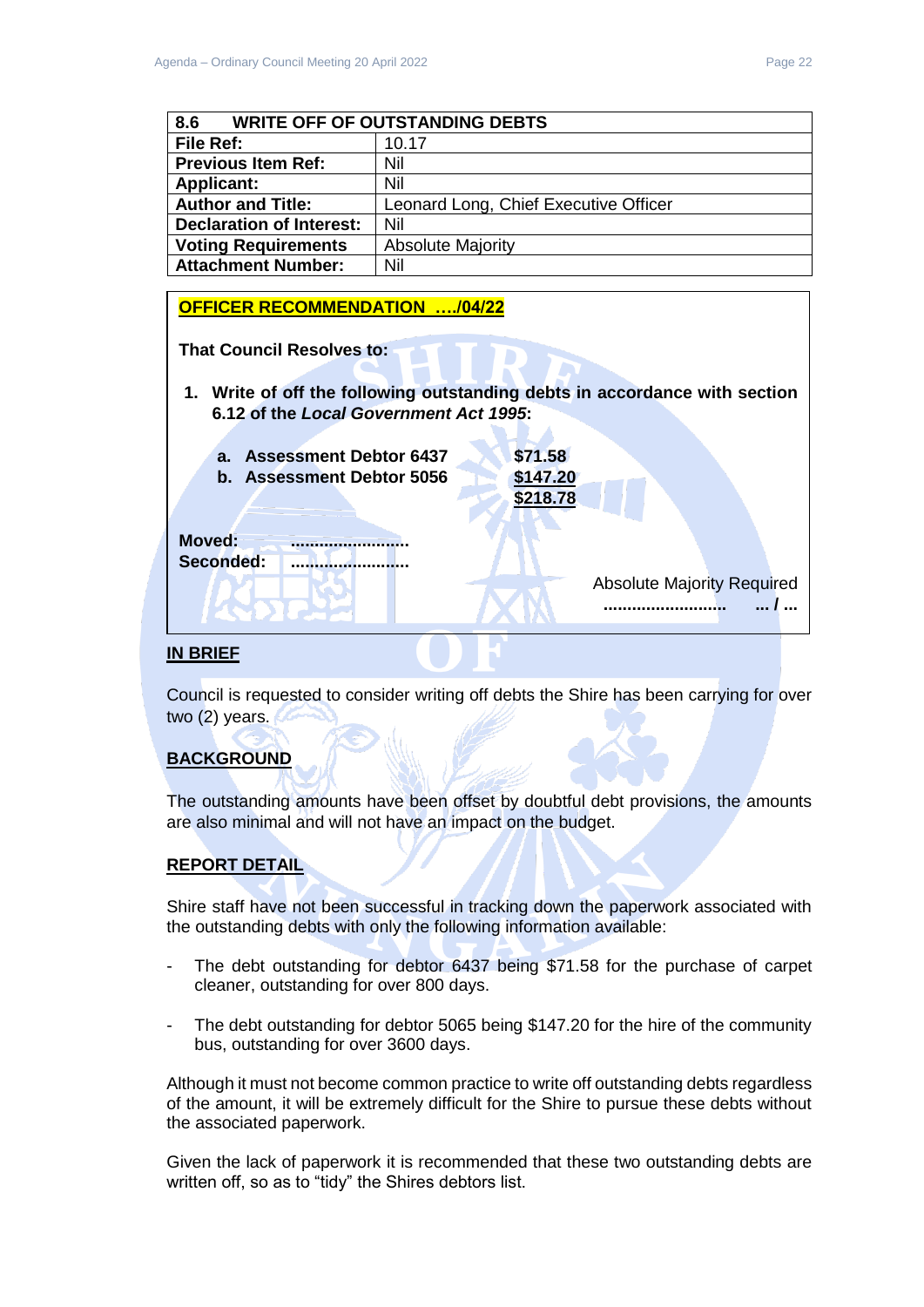## **SHIRE OF NUNGARIN COMMUNITY STRATEGIC PLAN 2023**

| <b>Focus Area</b> | Civic Leadership                                                                           |
|-------------------|--------------------------------------------------------------------------------------------|
| <b>Aspiration</b> | A strong local democracy with an actively engaged community and<br>effective partnerships. |
| Objective         | A Shire that prospers through partnerships and good governance                             |

## **OTHER STRATEGIC LINKS**

Nil

## **STATUTORY ENVIRONMENT**

- Local Government Act 1995 – s6.12 Power to defer, grant discounts, waive or write off debts

## **SUSTAINABILITY AND RISK CONSIDERATIONS**

### **Economic – (Impact on the Economy of the Shire and Region)** Nil

#### **Social – (Quality of life to community and / or affected land owners)** Nil

# **Policy Implications**

Nil

## **Risk Management Implications**

| Low | <b>Risk Level</b> | <b>Comment</b>                                                           |
|-----|-------------------|--------------------------------------------------------------------------|
|     |                   | Writing off the subject debt will not hold a significant risk to Council |
|     |                   | due to the low amount. In addition, it will not create a precedence      |
|     |                   | due to changes in the administration practices now requiring all         |
|     |                   | paperwork to be recorded in the electronic data base.                    |

## **CONSULTATION**

- Darren Long, Shires Financial Consultant.

## **RESOURCE IMPLICATIONS**

**Financial** Nil

### **Workforce** Nil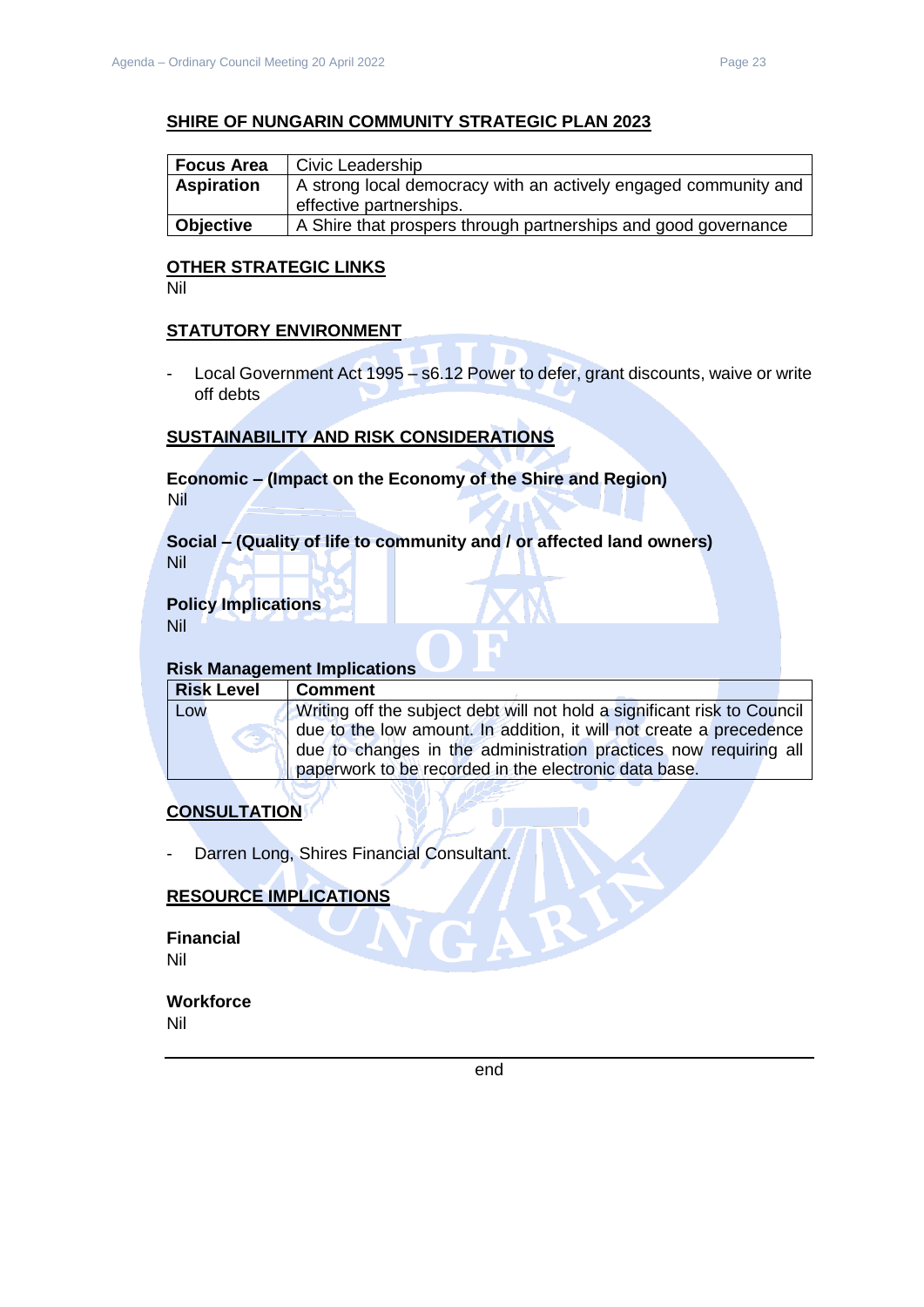<span id="page-23-0"></span>

| <b>INCREASE IN RESIDENTIAL RENTAL CHARGES</b><br>8.7 |                                       |
|------------------------------------------------------|---------------------------------------|
| File Ref:                                            | 4                                     |
| <b>Previous Item Ref:</b>                            | Nil                                   |
| <b>Applicant:</b>                                    | Nil                                   |
| <b>Author and Title:</b>                             | Leonard Long, Chief Executive Officer |
| <b>Declaration of Interest:</b>                      | Nil                                   |
| <b>Voting Requirements</b>                           | <b>Absolute Majority</b>              |
| <b>Attachment Number:</b>                            | Nil                                   |

### **OFFICER RECOMMENDATION …./04/22**

**That Council Resolves to:** 

**1. Increase the residential rental charges by 2.5% based on the Local Government Cost Index for 2022/23 provided by the Western Australian Local Government Association (WALGA Economic Update March 2022).**

| <b>Rental 2021/22</b>                    | <b>Rental 2022/23</b>                    |
|------------------------------------------|------------------------------------------|
| 3x1 dwelling P/W<br>$-$ \$103            | 3x1 dwelling P/W<br>$-$ \$106            |
| 4x2 dwelling P/W<br>$-$ \$147            | 4x2 dwelling P/W<br>$-$ \$151            |
| <b>Wheatbelt Agcare P/W</b><br>$-$ \$103 | <b>Wheatbelt Agcare P/W</b><br>$-$ \$106 |
| Pensioner - single P/W - \$90            | Pensioner - single P/W<br>$-$ \$92       |
| Pensioner - double P/W - \$103           | Pensioner - double P/W - \$106           |
|                                          |                                          |

**2. Request the Chief Executive Officer to notify each of the tenants that the increase in rental charge will come into effect as from 1 July 2022.**

**Moved: .........................** Seconded: **.......................** 

Absolute majority required **.......................... ... / ...** 

## **IN BRIEF**

Council is requested to consider the recommended Local Government Cost Index increase on the Shires residential dwellings.

## **BACKGROUND**

The residential rentals for Shire residential dwellings have been relatively low for a number of years now with a moderate increase approved last year through the adoption of annual budget.

A search on realestate.com for rental properties in the Wheatbelt indicates even with the proposed increase the Shire rentals are still considered low, with the lowest rental price being \$220 P/W for a two (2) bedroom unit.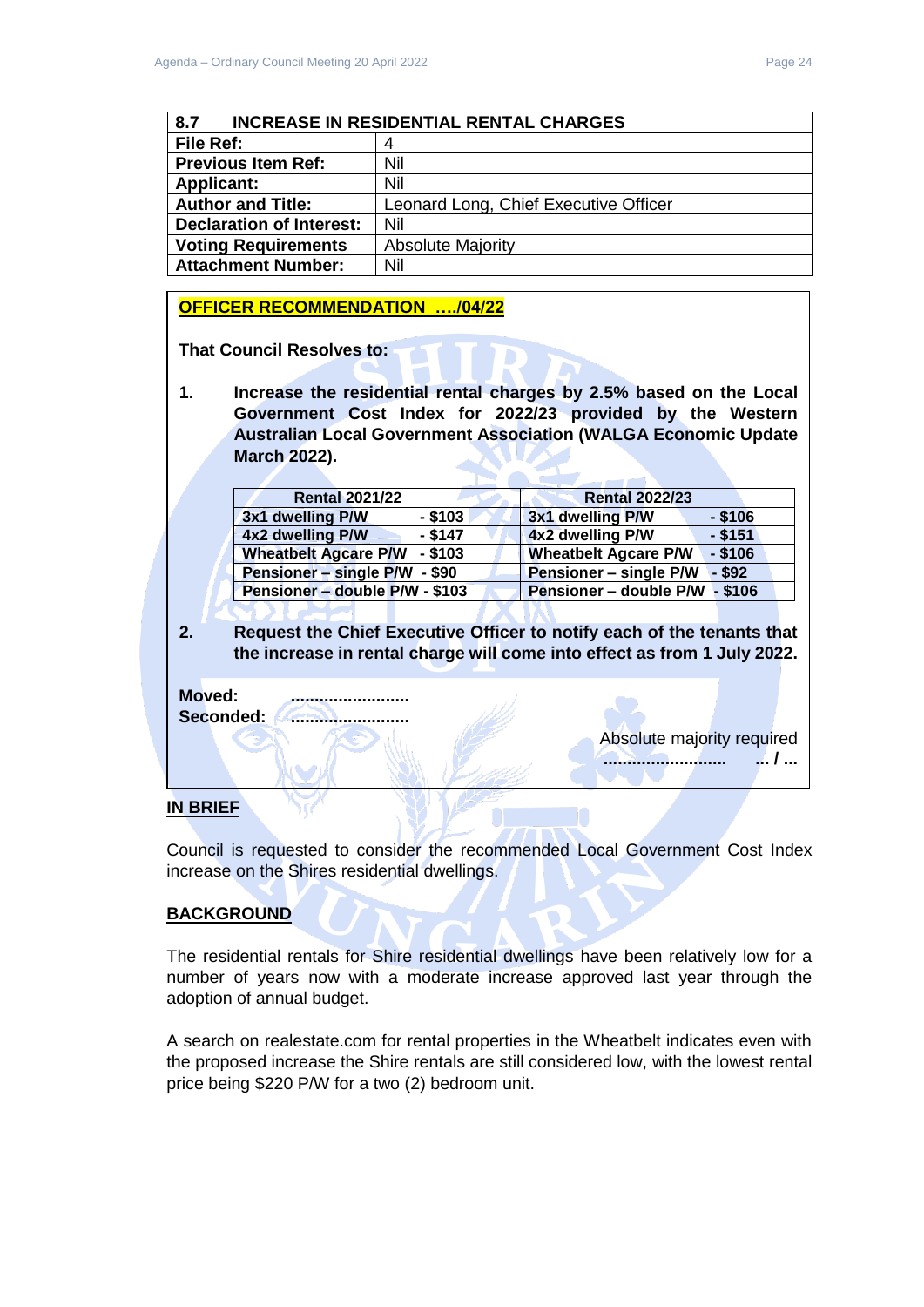### **REPORT DETAIL**

In previous years there has been little to no maintenance done on the Shires residential dwellings and is evident in the state of the dwellings. To ensure the Shire's assets retain their market value it is imperative that continuous maintenance is undertaken.

In this regard the income derived through rent collection is used to fund maintenance and when necessary upgrades to the dwellings. Unfortunately, the Shire is not immune to the increase of costs associated with maintenance and service costs.

If rentals are not increased in line with the recommended Local Government Cost Index of 2.5%, would result in the cost of the required maintenance having to be covered by the overall ratepayers. This will in turn have an impact on the overall budget and may result in projects having to be shelved in order to afford the maintenance of the Shire's residential dwellings.

## **SHIRE OF NUNGARIN COMMUNITY STRATEGIC PLAN 2023**

| <b>Focus Area</b> | <b>Civic Leadership</b>                                         |  |
|-------------------|-----------------------------------------------------------------|--|
| <b>Aspiration</b> | A strong local democracy with an actively engaged community and |  |
|                   | effective partnerships                                          |  |
| <b>Objective</b>  | A Shire that prospers through partnerships and good governance  |  |

## **OTHER STRATEGIC LINKS**

Nil

## **STATUTORY ENVIRONMENT**

Nil

## **SUSTAINABILITY AND RISK CONSIDERATIONS**

## **Economic – (Impact on the Economy of the Shire and Region)**

The economy of the is linked to the population, when maintenance falls below expectations the Shire risks losing the tenants to other towns which would be detrimental to its economy.

#### **Social – (Quality of life to community and / or affected land owners)**

The ability for the Shire to provide dwellings to those in the community which wish to live close to family does have a positive impact on the community.

#### **Policy Implications**

Nil

#### **Risk Management Implications**

| <b>Risk Level</b> | <b>Comment</b>                                                        |  |  |
|-------------------|-----------------------------------------------------------------------|--|--|
| Medium            | Not increasing the rentals price in line with the Local Government    |  |  |
|                   | Cost Index would result in either the devaluation of the asset due to |  |  |
|                   | no maintenance or impact the ability to undertake community           |  |  |
|                   | projects.                                                             |  |  |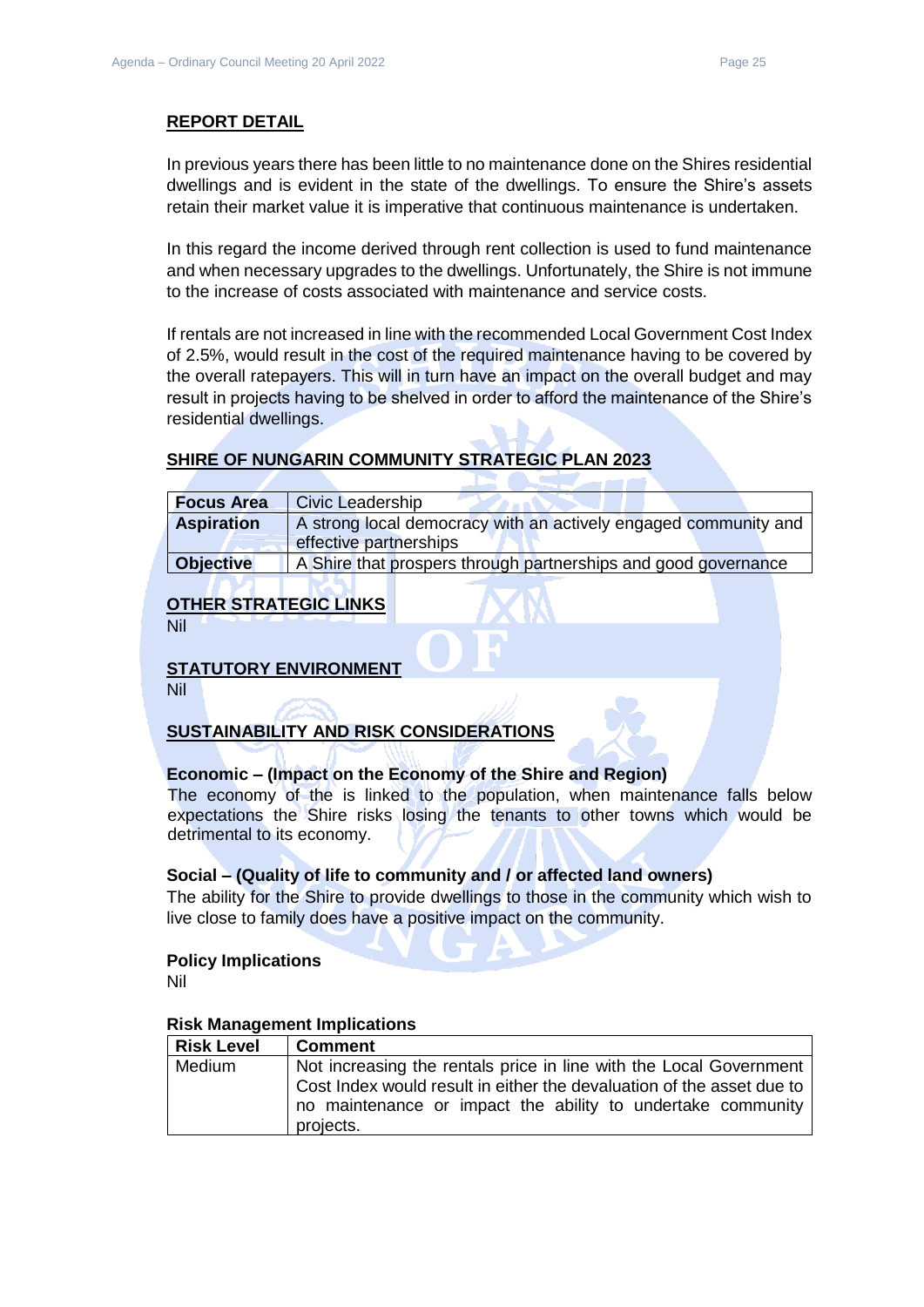## **CONSULTATION**

Nil

## **RESOURCE IMPLICATIONS**

**Financial** Nil

**Workforce** Nil

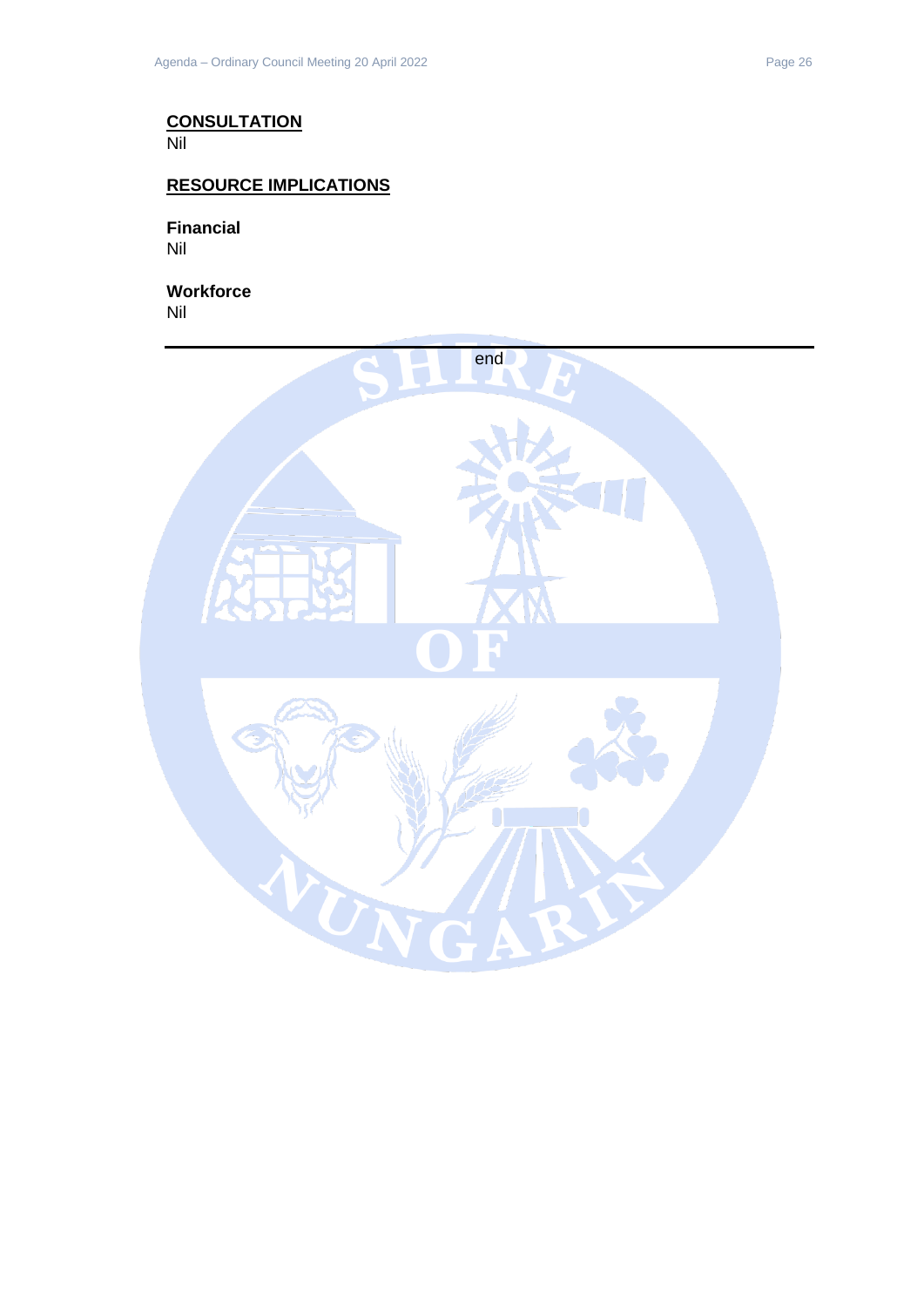**.......................... ... / ...** 

<span id="page-26-0"></span>

| <b>CHANGE OF DECEMBER ORDINARY COUNCIL MEETING DATE</b><br>8.8 |                                       |  |
|----------------------------------------------------------------|---------------------------------------|--|
| File Ref:                                                      | 11.6                                  |  |
| <b>Previous Item Ref:</b>                                      | OCM Res 6784/12/21                    |  |
| <b>Applicant:</b>                                              | Nil                                   |  |
| <b>Author and Title:</b>                                       | Leonard Long, Chief Executive Officer |  |
| <b>Declaration of Interest:</b>                                | Nil                                   |  |
| <b>Voting Requirements</b>                                     | <b>Simple Majority</b>                |  |
| <b>Attachment Number:</b>                                      | Nil                                   |  |

#### **OFFICER RECOMMENDATION …./04/22**

**That Council Resolves to:** 

**1. Change the date of the Ordinary Council Meeting for December 2022 from 14 December 2022 to 7 December 2022.**

**Moved: .........................** Seconded: ..........................

#### **IN BRIEF**

Council is requested to consider changing the date for the 14<sup>th</sup> December 2022 Ordinary Council Meeting.

#### **BACKGROUND**

At its Ordinary Council Meetings of 15 December 2021 Council resolved as follows:

*"That Council Resolves to:*

- *1. Approve the 2022 Ordinary Council Meetings to be held on the third Wednesday of every month with the exception of the December meeting, and commencing at 3pm to be held in the Council Chambers.*
	- *16 February 2022*
	- *16 March 2022*
	- *20 April 2022*
	- *18 May 2022*
	- *15 June 2022*
	- *20 July 2022*
	- *17 August 2022*
	- *21 September 2022*
	- *19 October 2021*
	- *16 November 2022*
	- *14 December 2022*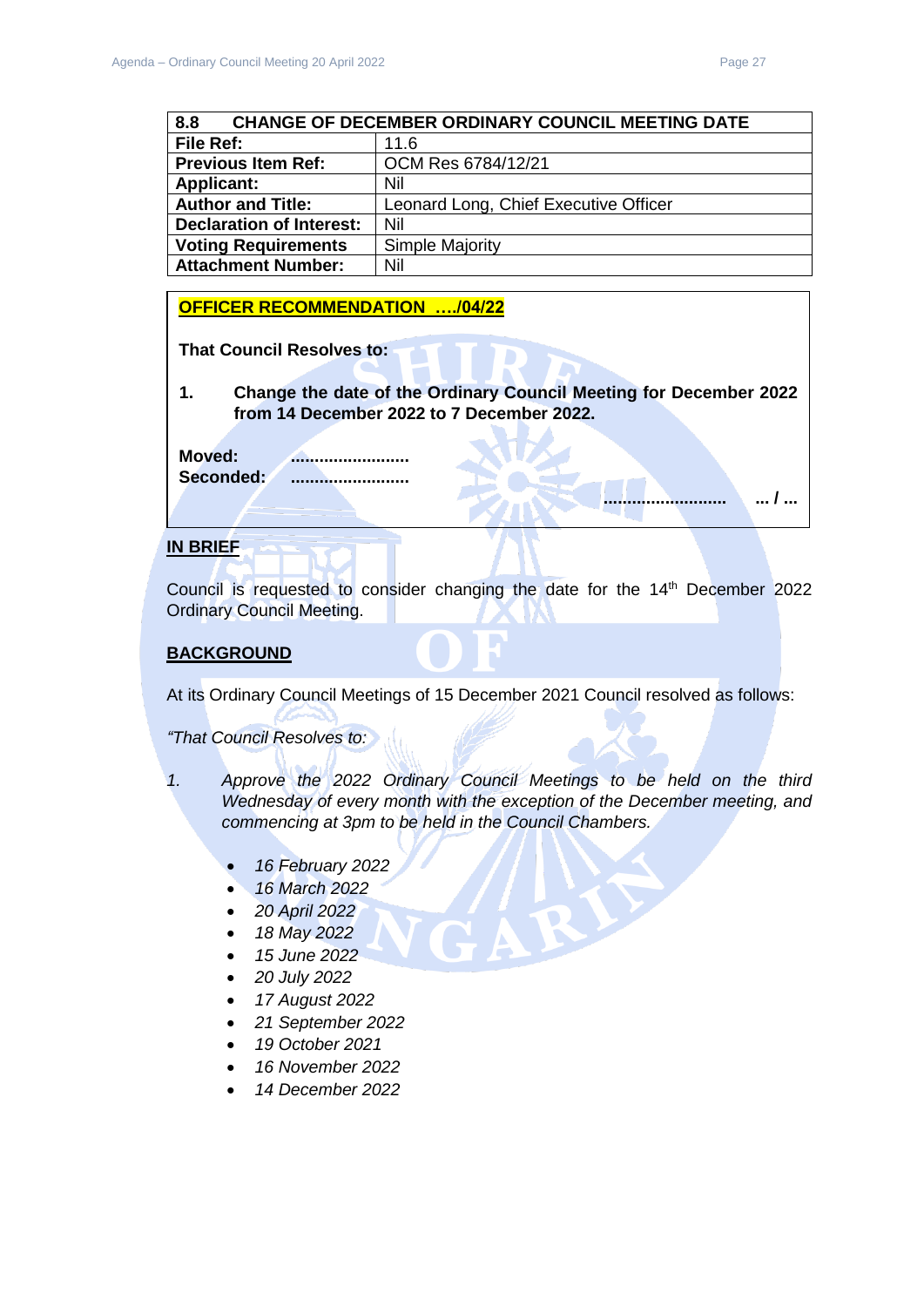*2. Requests the Chief Executive Officer to advertise the above dates accordingly.*

| Moved:    | Cr M Caughey    |
|-----------|-----------------|
| Seconded: | Cr RE O'Connell |

*CARRIED 6/0"*

## **REPORT DETAIL**

Councils are generally required to meet on a monthly basis to consider matters that have not been delegated to the Chief Executive Officer. To accommodate staff leave over the December period Council is requested to bring the December Ordinary Council Meeting forward by a week.

## **SHIRE OF NUNGARIN COMMUNITY STRATEGIC PLAN 2023**

| <b>Focus Area</b> | <b>Civic Leadership</b>                                         |  |
|-------------------|-----------------------------------------------------------------|--|
| <b>Aspiration</b> | A strong local democracy with an actively engaged community and |  |
|                   | effective partnership.                                          |  |
| <b>Objective</b>  | A Shire that prospers through partnerships and good governance  |  |

## **OTHER STRATEGIC LINKS**

Nil

## **STATUTORY ENVIRONMENT**

- *Local Government Act 1995* s.5.25 Regulations about council and committee meetings and committees
- *Local Government (Administration) Regulations 1996* r.12 Publication of meeting details

## **SUSTAINABILITY AND RISK CONSIDERATIONS**

**Economic – (Impact on the Economy of the Shire and Region)** Nil

## **Social – (Quality of life to community and / or affected land owners)** Nil

# **Policy Implications**

Nil

## **Risk Management Implications**

| Risk Level | <b>Comment</b>                                                        |
|------------|-----------------------------------------------------------------------|
| Medium     | For the Shire to operate efficiently it is important to set dates for |
|            | <b>Ordinary Council Meetings.</b>                                     |

## **CONSULTATION**

- **Shire President**
- **Deputy Shire President**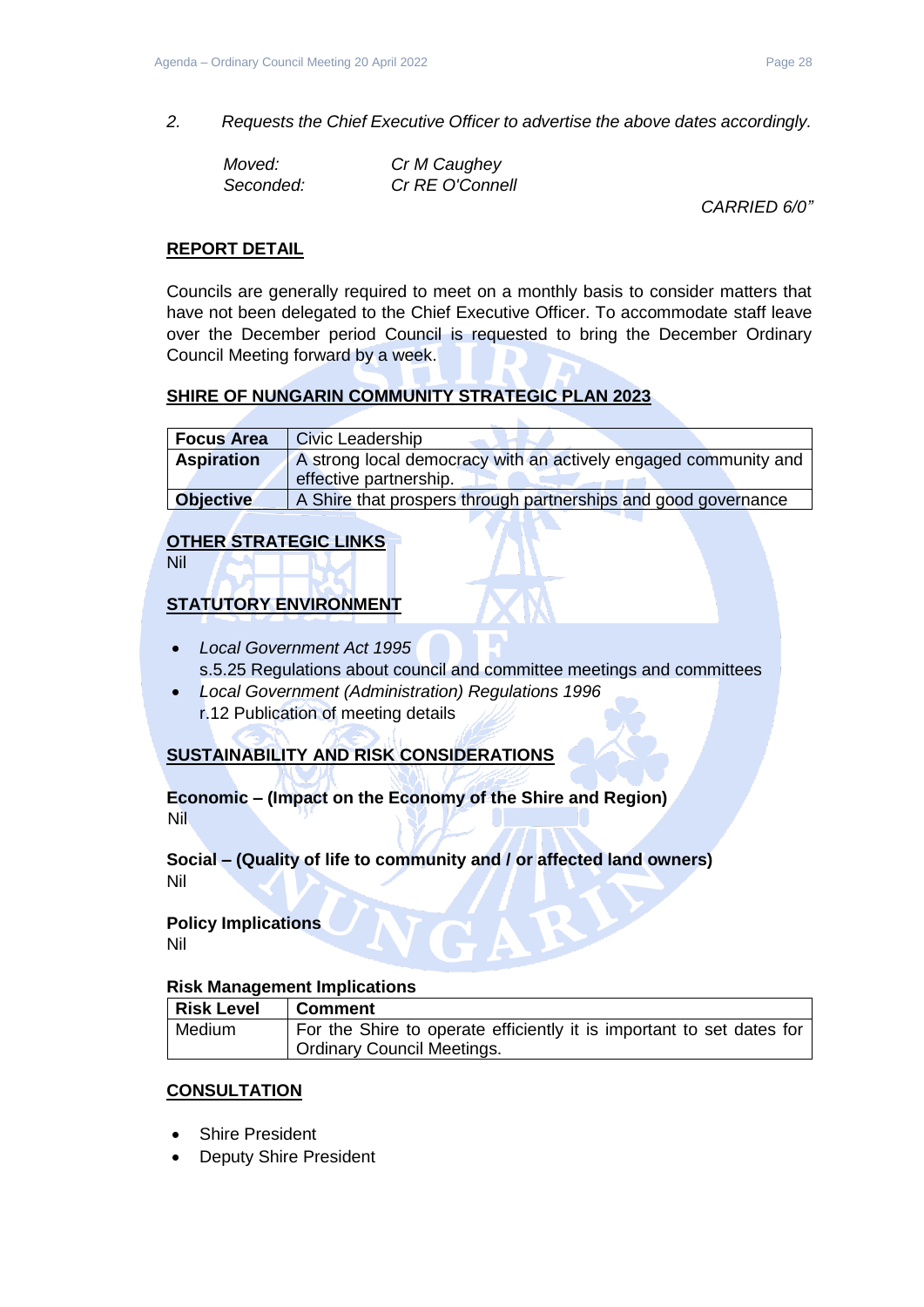## **RESOURCE IMPLICATIONS**

**Financial** Nil

**Workforce** Nil